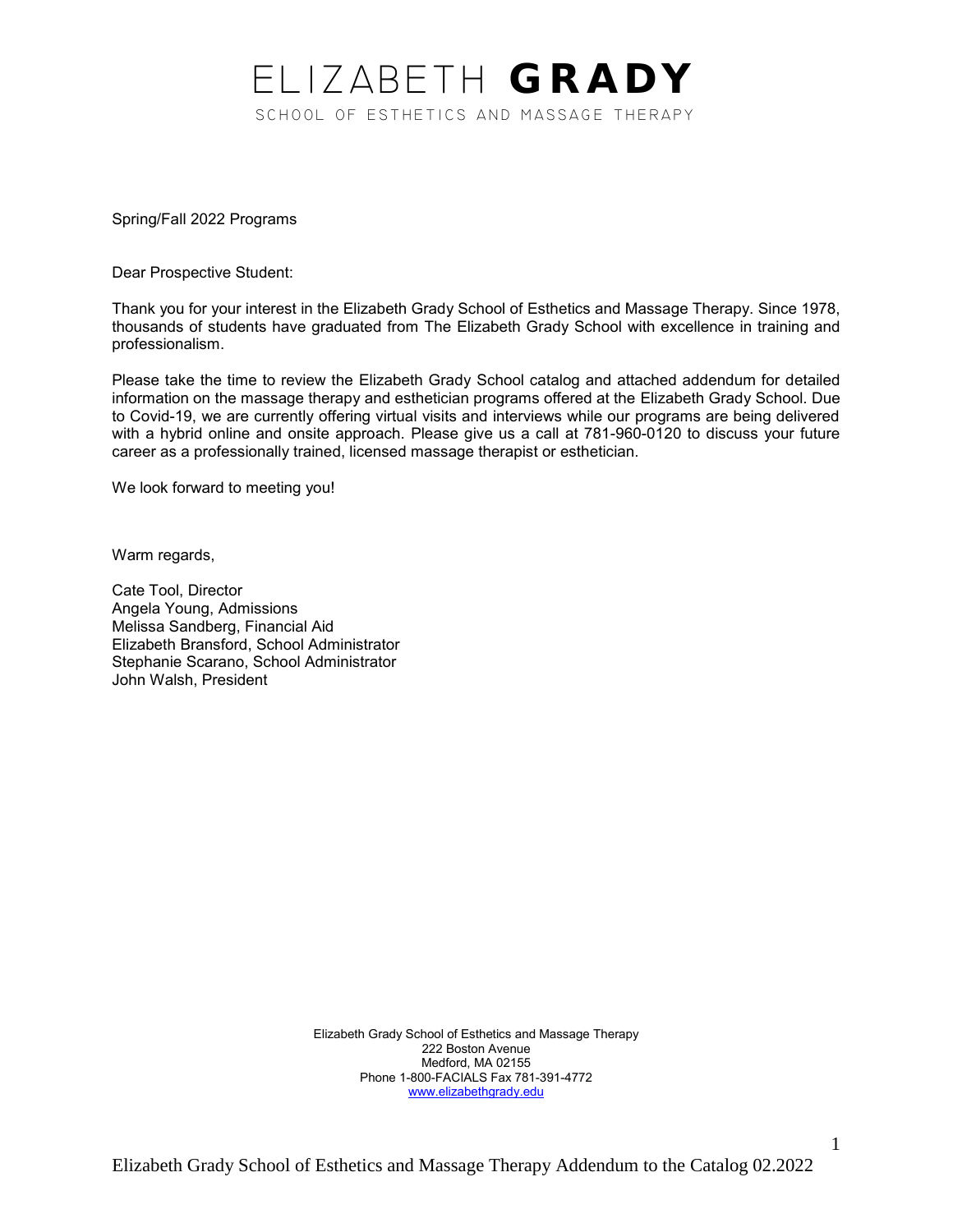### **ADDENDUM TO THE ELIZABETH GRADY SCHOOL OF ESTHETICS AND MASSAGE THERAPY COURSE CATALOG**

### **Table of Contents**

| <b>Institutional Rates</b>                                                                                                                                                                                                                                                                                                                                                                                                                 | page 3                                                                                               |
|--------------------------------------------------------------------------------------------------------------------------------------------------------------------------------------------------------------------------------------------------------------------------------------------------------------------------------------------------------------------------------------------------------------------------------------------|------------------------------------------------------------------------------------------------------|
| <b>Massage Therapy Programs</b>                                                                                                                                                                                                                                                                                                                                                                                                            |                                                                                                      |
| <b>Program Tuition and Costs</b><br><b>Methods of Payment</b><br><b>Additional Expenses</b><br>Massachusetts CORI and SORI requirements<br>NACCAS Annual Report Graduation, Licensing, and Placement Statistics<br><b>Steps to Enroll</b><br>Massachusetts Massage Therapy Licensing Laws and Regulations<br>Massage Therapy School Administrative Staff and Faculty<br><b>Upcoming Massage Program Dates</b>                              | page 3-4<br>page 4<br>page 4<br>page 4<br>page 5<br>page 5-6<br>page 6-7<br>page 7<br>page 8         |
| <b>Esthetician Programs</b><br><b>Program Tuition and Costs</b><br><b>Methods of Payment</b><br><b>Additional Expenses</b><br>Massachusetts CORI and SORI requirements<br>NACCAS Annual Report Graduation, Licensing, and Placement Statistics<br><b>Steps to Enroll</b><br>Massachusetts Esthetician Licensing Laws and Regulations<br><b>Esthetics School Administrative Staff and Faculty</b><br><b>Upcoming Esthetic Program Dates</b> | page 9<br>page 9<br>page 9<br>page 10<br>page 10-11<br>page 9-10<br>page 11<br>page 12<br>page 12-13 |
| <b>Financial Aid Information</b>                                                                                                                                                                                                                                                                                                                                                                                                           | pages 13-16                                                                                          |
| <b>Veteran's Benefits</b>                                                                                                                                                                                                                                                                                                                                                                                                                  | page 17                                                                                              |
| <b>Covid Related Policies</b>                                                                                                                                                                                                                                                                                                                                                                                                              | page 18                                                                                              |
| <b>Holiday Schedule</b>                                                                                                                                                                                                                                                                                                                                                                                                                    | page 19-20                                                                                           |
| <b>Early Enrollment Discount Schedule</b>                                                                                                                                                                                                                                                                                                                                                                                                  | page 21                                                                                              |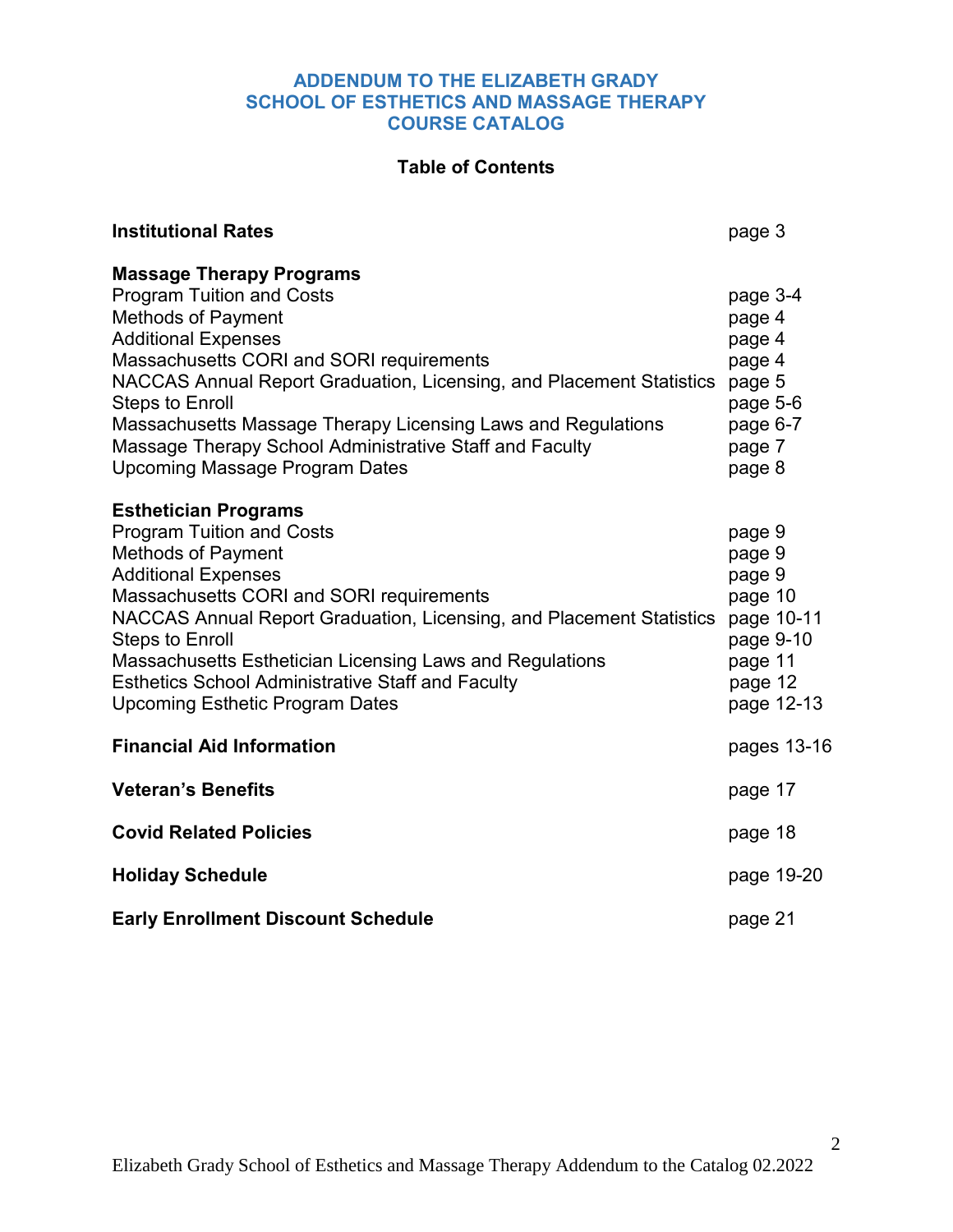# **Elizabeth Grady School of Esthetics and Massage Therapy NACCAS 2019 Annual Report Institutional Rates**

Each year the school gathers statistics pertaining to all graduates from the previous calendar year. This information is reported to NACCAS, the National Accrediting Commission of Career Arts and Sciences. The following 2019 institutional statistics were reported to NACCAS and include all graduates for both accredited programs, esthetics and massage therapy, combined. Placement statistics include 100% of 2019 graduates including those who did not respond to follow-up surveys and phone calls. Non-responders are counted as not placed/not working.

Institutional Graduation Rate: 88.24%

Institutional Placement Rate: 60.96 %

Institutional Licensure Rate: 97.22%

### **Massage Therapy Programs Tuition, Costs, and Methods of Payment**

The Elizabeth Grady School offers two therapeutic massage programs. Our 650 hour massage therapy program meets the requirements for licensure in Massachusetts while our 750 hour massage and spa therapies program meets the hourly requirements for other states and provides additional education in complimentary bodywork therapies.

#### **Spa Therapy & Massage Program-750 Clock Hour Schedule Options are as follows:**

- Full Time Day, Monday Friday, 9:00 am 4:00 pm 30 Hours per week / 25 weeks
- 3/4 Time Morning, Tuesday Friday, 9:30 am 2:30 pm 20 hours per week / 38 weeks

Please note: Breakdown of number of weeks required to complete respective programs does not include holiday breaks or class cancellations due to weather or unforeseen circumstances.

Spa Therapy & Massage Program- 750 Clock Hour Total Cost: \$12,500.00 \$ 500.00 Deposit due upon enrollment \$12,000.00 Balance

| TUITION:              | \$11,465.00 |
|-----------------------|-------------|
| UNIFORMS:             | \$150.00    |
| <b>TEXT MATERIALS</b> | \$335.00    |
| SUPPLIES:             | \$500.00    |
| ADMINISTRATIVE FEE:   | \$50.00     |

Estimated indirect costs (room, board, transportation, personal, etc.) associated with attending this program are available in the financial aid office.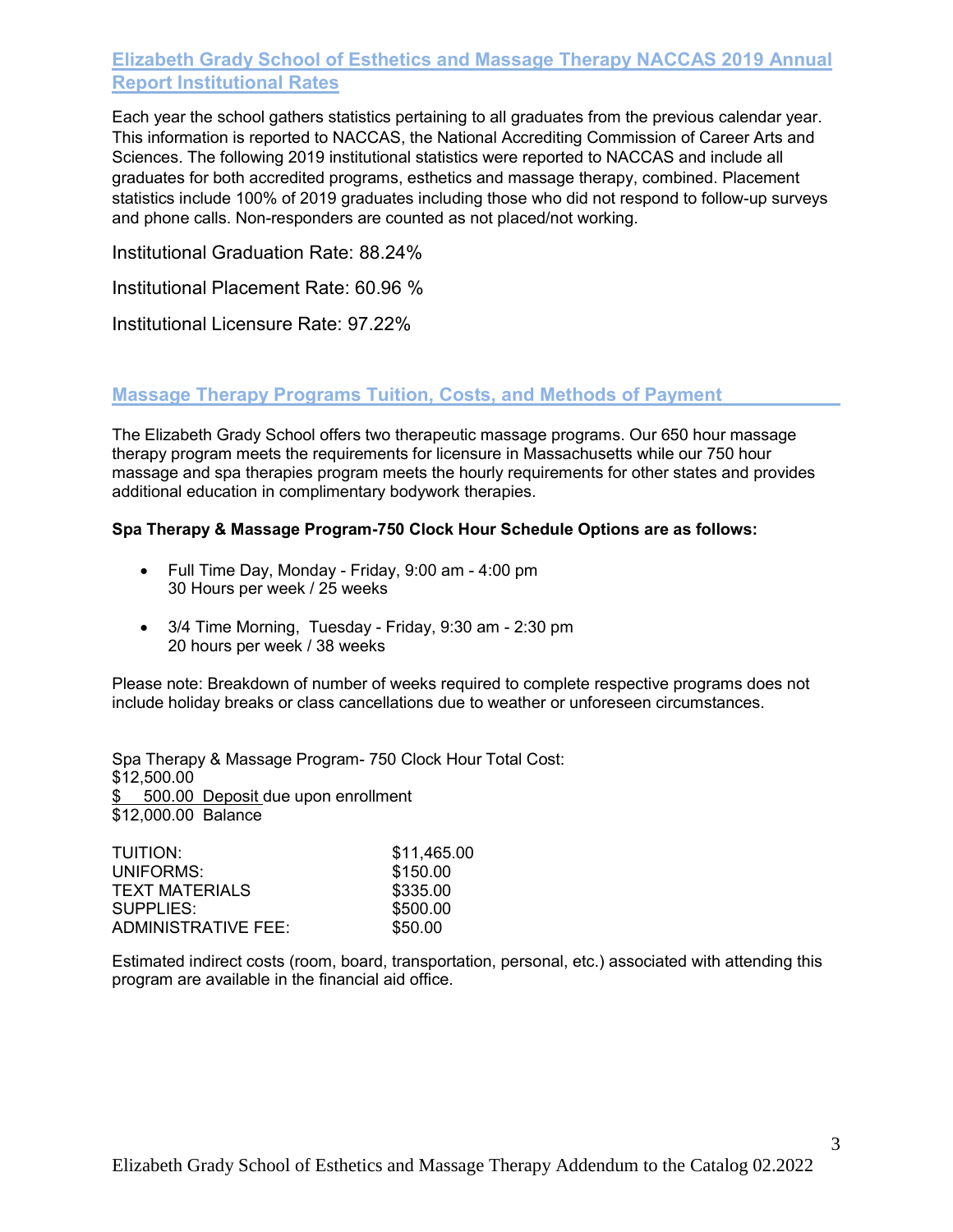#### **Massage Therapy Program- 650 Clock Hours Schedule Options are as follows:**

- Full Time Day, Monday Friday, 9:00 am 4:00 pm. 30 Hours per week / 25 weeks
- 3/4 Time Morning, Tuesday Friday, 9:30 am 2:30 pm 20 hours per week / 38 weeks
- Part Time Evening & Saturdays, Monday, Tuesday & Wednesday Evenings, 6:30 9:30 pm and Saturdays, 9:00 am - 3:30 pm 15 hours per week 43 weeks

Please note: Breakdown of number of weeks required to complete respective programs does not include holiday breaks or class cancellations due to weather or unforeseen circumstances.

Massage Therapy Program- 650 Clock Hours Total Cost: \$11,500.00 \$ 500.00 Deposit due upon enrollment \$11,000.00 Balance

| TUITION:            | \$10,825.00 |
|---------------------|-------------|
| UNIFORMS:           | \$150.00    |
| TEXT MATERIALS      | \$300.00    |
| SUPPLIES:           | \$175.00    |
| ADMINISTRATIVE FEE: | \$50.00     |

Estimated indirect costs (room, board, transportation, personal, etc.) associated with attending this program are available in the financial aid office.

#### **Payment Options:**

Financial Aid is available for those who qualify. Please see pages 10-13 for more information regarding financial aid.

Weekly and Monthly Payment plans are available for all esthetics and massage therapy programs. Full tuition payment must be received before class end date to graduate. The Elizabeth Grady School accepts check, cash, money order, MasterCard, and Visa for payment.

You can save 250.00 off your tuition by enrolling early. See attached dates for cutoff. Additional discounts may apply. Ask your Admissions representative.

#### **Estimate of Additional Expenses to be incurred by Massage Therapy Student:**

Black, rubber-soled, closed-toe shoes: 40.00 Combination Padlock: 5.00 Note-taking Supplies: 20.00 New Massage Table: 500.00 (Note: Used tables can be purchased online. Instructional staff will provide students with different vendors at different price points as you begin your program. This table is for at home practice and will not need to be transported to Elizabeth Grady School for in-class use.) Massachusetts Massage Therapy application and licensing fees: 225.00 Liability Insurance (required for licensure in Massachusetts): 200.00

#### **CORI and SORI requirements for Massachusetts Licensure:**

Massachusetts requires all candidates undergo a Criminal Offense Record Inquiry and Sexual Offense Record Inquiry prior to being granted a license to practice massage therapy.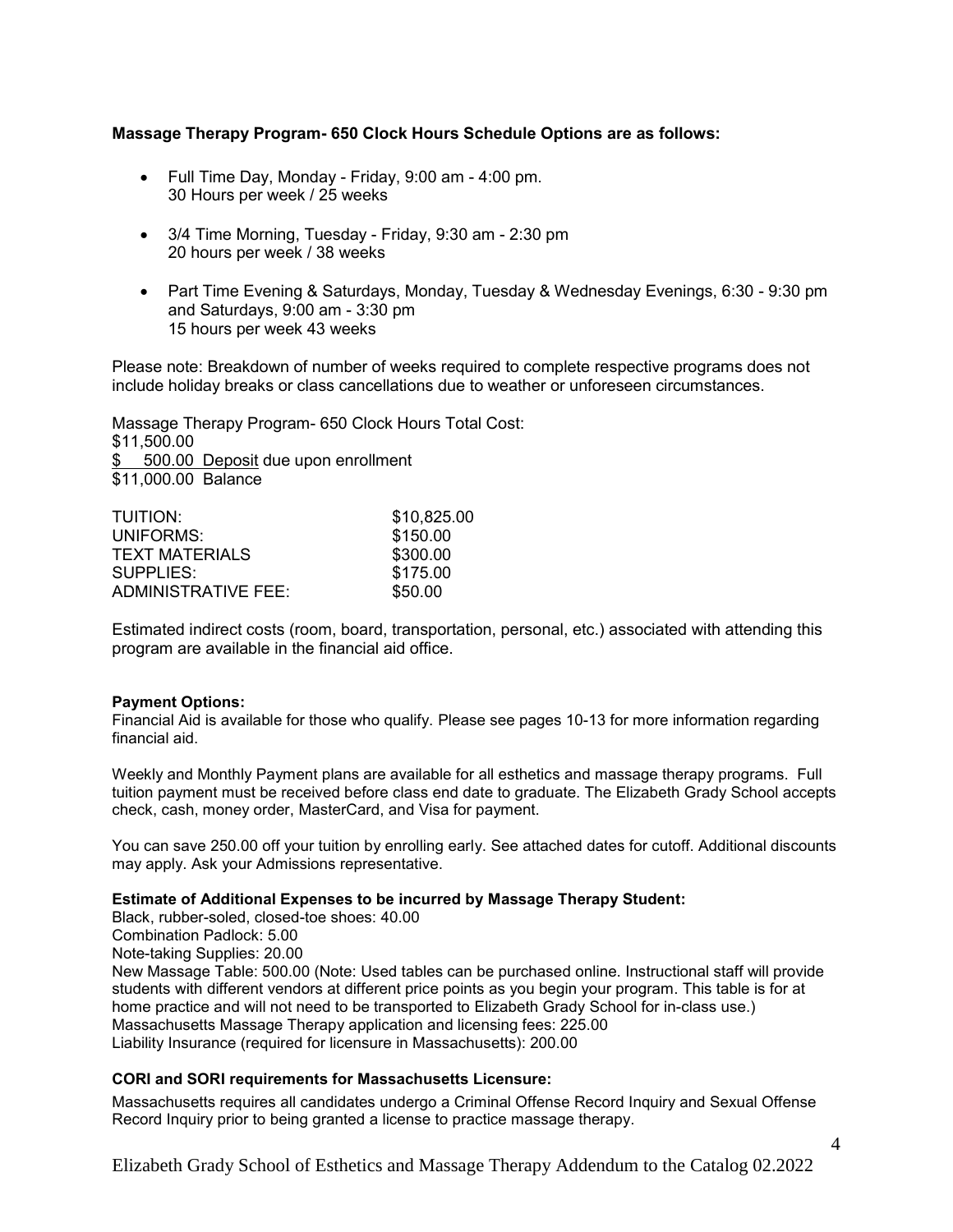# **Massage Therapy Programs Consumer Information- Graduation, Licensing, and Placement Rates as reported to NACCAS (National Accreditation Commission of Career Arts and Sciences)**

### **2019 Consumer Information- Massage Therapy Program**

#### COMPLETION RATE: 88%

This measures the number of students who started a program and completed the program. Students who did not complete either chose to leave the program, took a leave to return at a later date, or were dismissed due to inability to maintain satisfactory academic progress in attendance or academics.

LICENSURE RATE: Massachusetts does not require a licensing examination to become licensed.

#### \*\*PLACEMENT RATE: 80% (79% of Graduates Reporting)

This measures the number of students who became employed as a massage therapist. This number does not include graduates who chose to remain employed in another job/career or became employed by a non-industry employer.

Statistics based on graduates from the 2019 calendar year. Please note, annual statistics are reported at year's end for the previous completed calendar year. 2020 calendar year statistics will be published December 2021.

### **Steps to Enroll in an Elizabeth Grady School Massage Therapy Program**

- 1. **Tour and Interview:** Call 781-960-0120 to schedule a time to tour the Elizabeth Grady School and interview with admissions.
- 2. **Application for Enrollment**: You will receive a copy during your interview or you can download and print your application from the Elizabeth Grady School website[:www.elizabethgrady.edu](http://www.elizabethgrady.edu/)
- 3. **Enrollment Agreement Contract:** You will receive a copy during your interview or you can download and print your enrollment contract from the Elizabeth Grady School website.
- 4. **Deposit**: Submit your Application, Contract, and Deposit of \$500.00 to reserve your seat. Students who are fully loan and grant eligible may receive a reduction in the amount of the deposit. Please inquire with Financial Aid to learn more. The deposit may be paid by check, money order, MasterCard, or Visa
- 5. **Questions to Consider**: Read and sign the *Questions to Consider* document. You will receive a copy during your interview or you can download and print your application from the Elizabeth Grady School website. Ask an Admissions representative if you have any questions regarding the considerations listed.
- 6. **Medical Documentation:** Students are required to be tested for tuberculosis prior to beginning their program. Test results must be dated within one year of the beginning of the program. Students must also acknowledge that they poses the physical mobility and dexterity necessary for performing esthetics and/or massage therapy services.

For students beginning programs after 9/1/2021, in lieu of a TB test, students are required to provide documentation from a licensed medical professional that states that the applicant/student is in good health and possesses the necessary physical mobility and dexterity for participating in an esthetics and/or massage therapy educational program and performing related services on the public. Candidates having received a physical within one year of the program's start date may use previous physical documentation provided by their physician's practice as such documentation.

- 7.
- 8. **Photo Identification**: Provide a photocopy of your state issued driver's license, I.D., or passport. Further identification to support citizenship or eligibility may be required. A valid Alien Registration Card is required for all eligible non-citizens and an M-1 Visa is required for all ineligible noncitizens.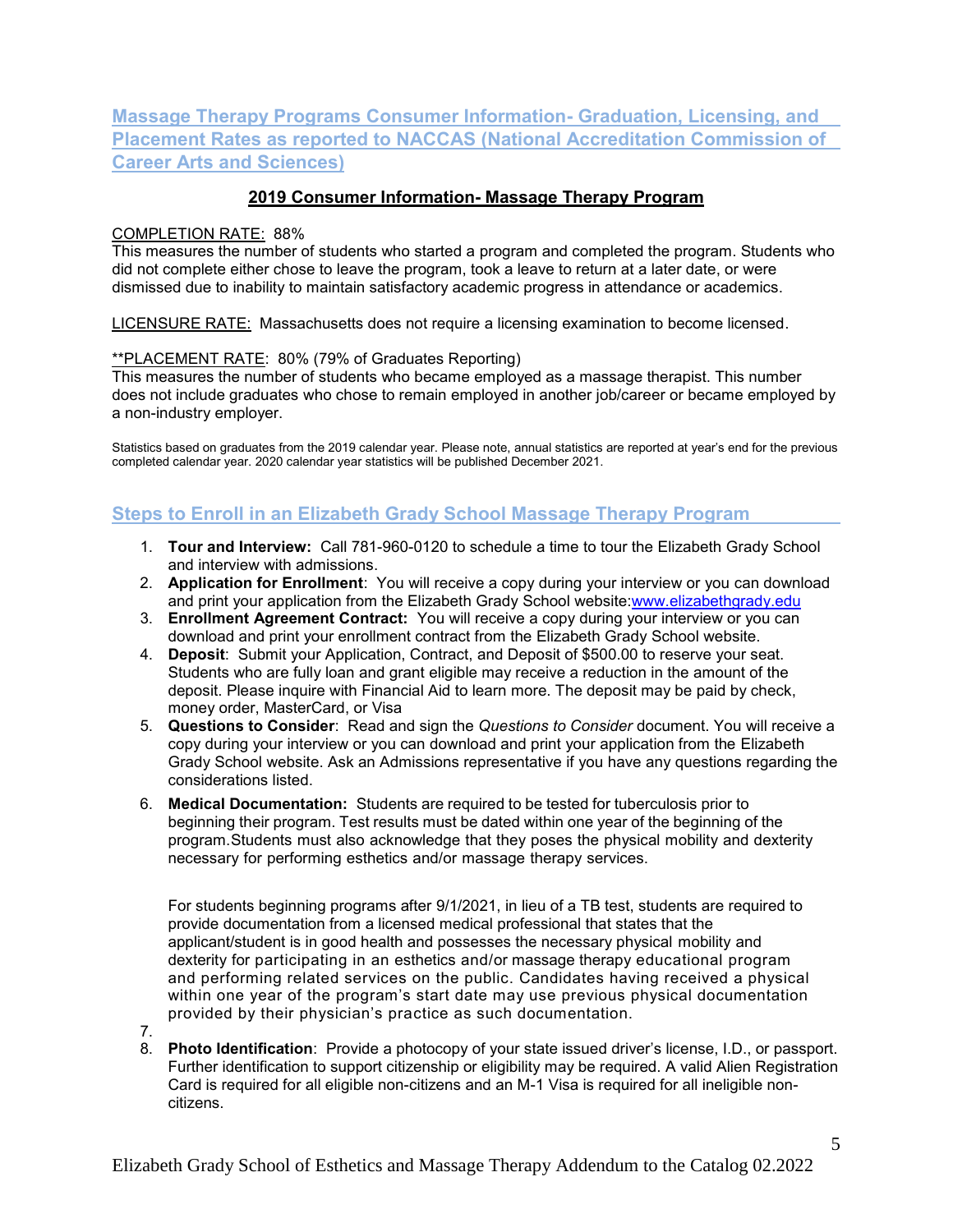- 9. **Proof of Education:** Provide a copy of high school diploma, college diploma, GED, or official transcripts. If you were educated in another country, please make sure that your diploma is translated and notarized. If you are unable to locate your diploma, please contact your high school to obtain and official copy of your transcript, which must include the school seal and be unopened or mailed directly from the school to Elizabeth Grady School.
- 10. **IPEDs Questionnaire:** Complete the demographics questionnaire. This information is required by the U.S. DOE.
- 11. **Complementary Field of Study Discounts:** If you retain a license or certificate in the healing arts, wellness, or beauty fields (i.e.: CNA, LPN, RN, MT, electrologist, cosmetologist, etc…). Please provide proof of education and/or license to receive a \$250.00 tuition discount.

### **Massachusetts Massage Therapy Licensing Information**

Licensure is the process by which an agency or state government grants permission to an individual to practice in a particular profession, vocation, or occupation. Licensure protects the general public by ensuring that only those individuals who are competent to practice safely are licensed. It is the state regulatory agency's responsibility to establish the acceptable level of safe practice. A state license to practice is required for both Estheticians and Massage Therapists in the State of Massachusetts. If you are enrolling from another state or country or have plans for relocation, please check with your state or government to determine licensing,

The Massage Therapy profession is regulated by the State Board of Massage Therapy, a division of the Massachusetts Division of Professional Licensure. To become licensed, you will need to provide proof of successful completion of a state approved massage therapy program with a minimum of 650 clock hours. You will also need to submit a completed application, CORI check, proof of insurance, and appropriate licensing fee.

#### Massachusetts General Laws Regarding Massage Therapist Licensure

Massachusetts General Laws Regarding Licensure Section 228. (a) No person shall hold himself out to others as a massage therapist or practice massage or massage therapy unless he holds a valid license issued in accordance with this chapter. No person licensed to practice massage or massage therapy shall perform any of the following: diagnosis of illness or disease; high velocity, low-amplitude thrust applied to a joint; electrical stimulation; application of ultrasound; exercise and prescription of medicines. The following practitioners shall be exempt from the licensure requirements of this section:

- 1. A person who is otherwise licensed, certified or registered under the General Laws, performing services within his authorized scope of practice and who does not hold himself out to be a massage therapist;
- 2. A person duly licensed, registered or certified in another state, territory, the District of Columbia or a foreign country when temporarily called into the commonwealth to teach a course related to massage therapy or to consult with a person licensed as a massage therapist under this chapter;
- 3. A student of massage therapy enrolled in a licensed massage school program for massage, performing work as a required component of his course of study at such school, but the student shall not hold himself out as a licensed massage therapist under this chapter and shall not receive compensation for his work;
- 4. A person giving massage to a member of that person's immediate family for which he received no compensation;
- 5. A person, duly licensed, registered, or certified in another state, territory, the District of Columbia, or a foreign country, who is incidentally in the commonwealth to provide service as part of an emergency response team working in conjunction with disaster relief officials; and (6) a person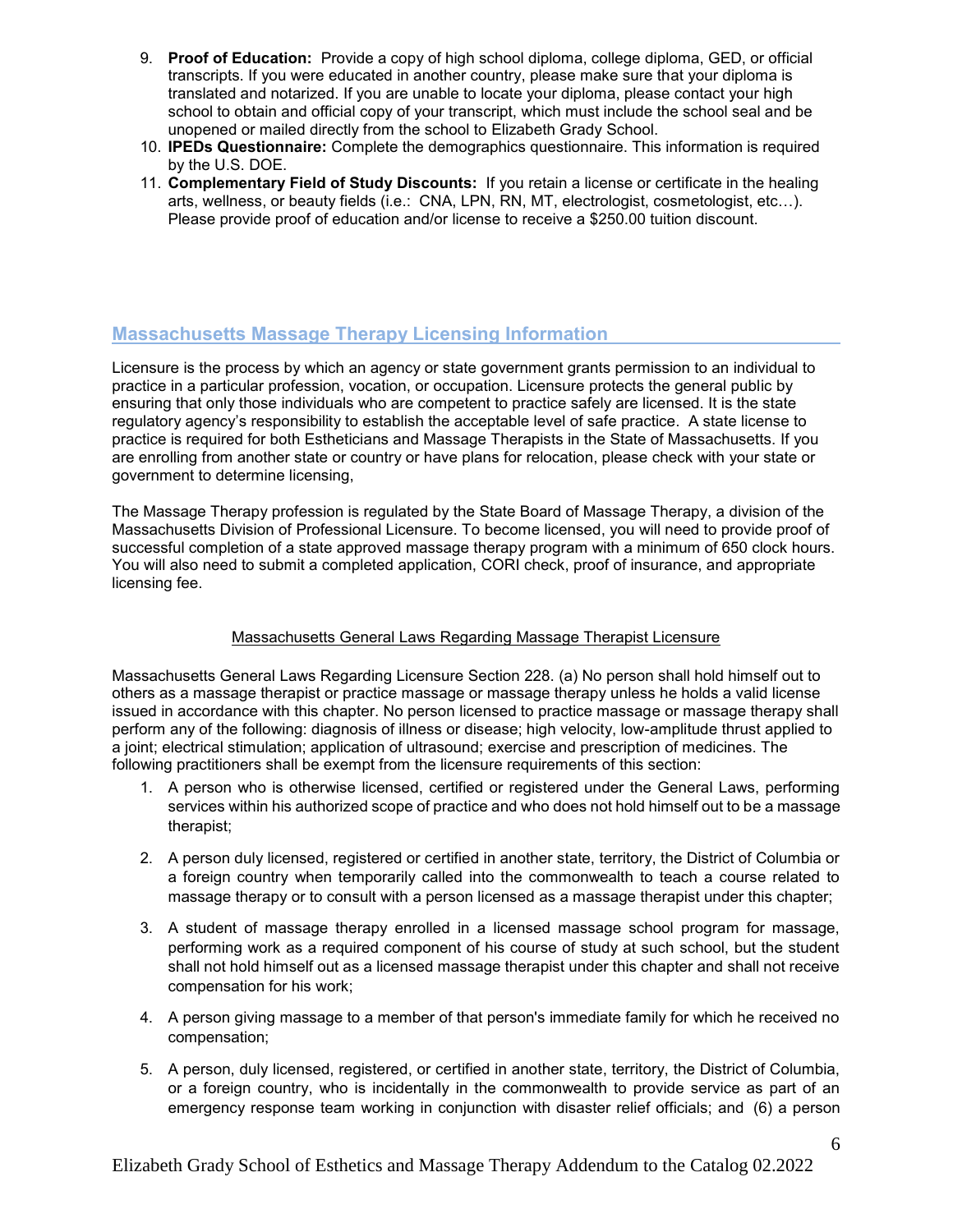giving massage in a sporting, health or other event that is non-compensatory and under the supervision of a licensed massage therapist.

(b) Nothing in this section shall prevent or restrict the practice of a person who uses touch, words or directed movement to deepen awareness of patterns of movement in the body, or the affectation of the human energy system or acupoints or Qi meridians of the human body while engaged within the scope of practice of a profession with established standards and ethics, but such services shall not be designated or implied to be massage or massage therapy. Such practices shall include, but not be limited to, the Feldenkrais Method; Reflexology; The Trager Approach; Ayurvedic Therapies, Rolf Structural Integration, Polarity or Polarity Therapy; Polarity Therapy Bodywork; Asian Bodywork Therapy that does not constitute massage as defined in this chapter; Acupressure; Jin Shin Do; Qi Gong; Tui Na; Shiatsu; Body-Mind Centering and Reiki. These exempt practitioners may use the terms "bodywork'', "bodyworker'' and "bodywork therapist'' in their promotional literature.

### **Massage Therapy Programs Faculty and School Administrative Staff**

#### **Administrative Staff**

John P. Walsh **President** Cate Tool **School Director** School Director

# **Massage Programs Faculty**

Angela Young Admissions Representative Melissa Sandberg Financial Aid Representative<br>Marc Pistone Financial Aid Representative<br>School Administrator Marc Pistone **Marc Pistone School Administrator**<br>
School Administrator<br>
Social Media and Adr Social Media and Administrator Mary Gauvain **Accounts Receivable Manager** Mary Gauvain Taylor Ryan North Staff School Store and Student Clinic Staff

Instructor, Massage Therapy Andrew Jurdan, LMT **Instructor, Massage Therapy** James Liebke, LMT Instructor, Massage Therapy Liana Percoco, LMT **Instructor, Massage Therapy**<br>Brian Sweetser, LMT **Instructor, Massage Therapy** Instructor, Massage Therapy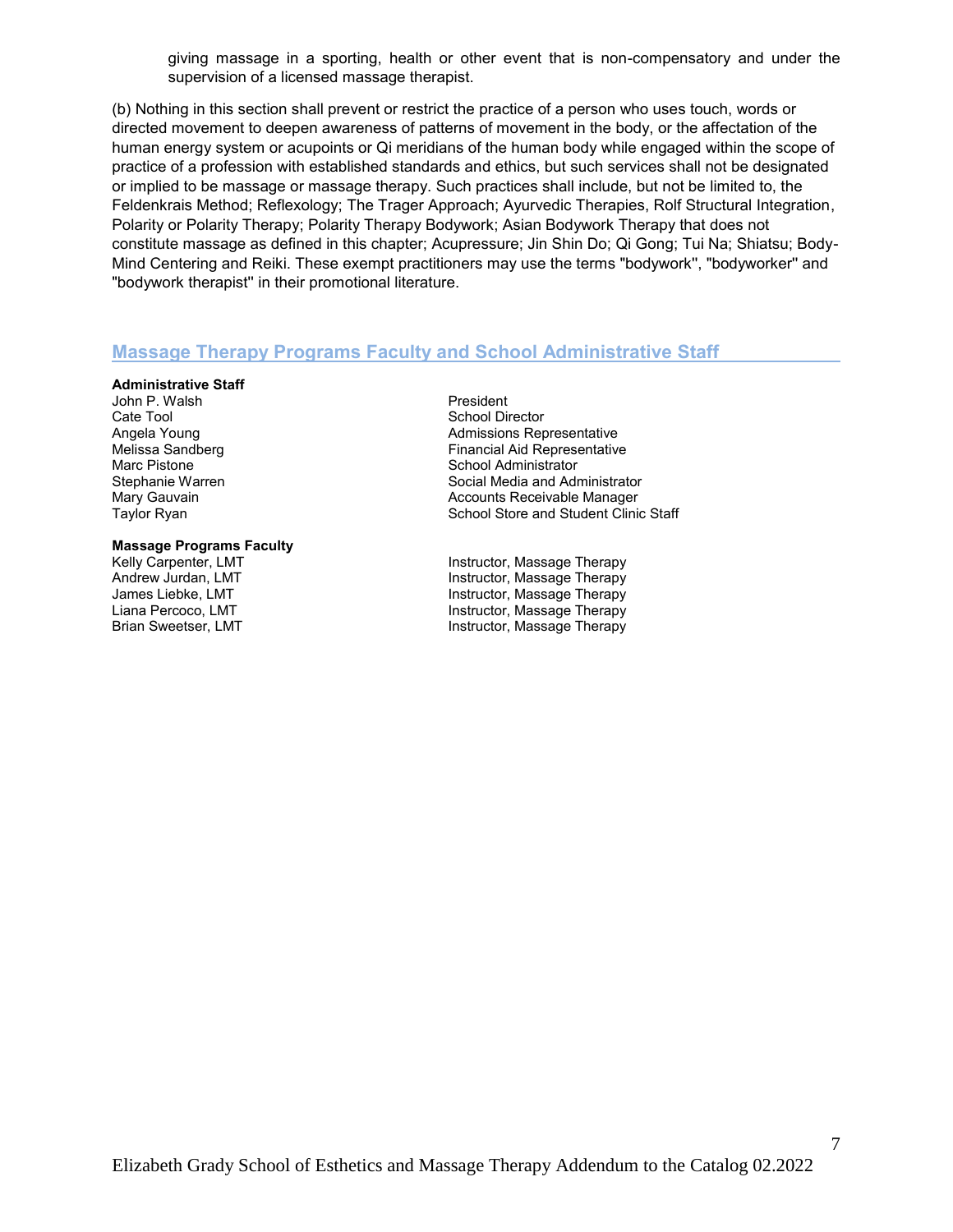# **HYBRID ONLINE/ONSITE MASSAGE THERAPY**

### **Full Time Day- Massage & Spa Therapy Program- 750 clock hours**

March 21, 2022- September 28, 2022 Monday through Friday, 9:00 a.m. – 4:00 p.m.

# **Full Time Day- Massage Therapy Program- 650 clock hours**

March 21, 2022- September 6, 2022 Monday through Friday, 9:00 a.m. – 4:00 p.m.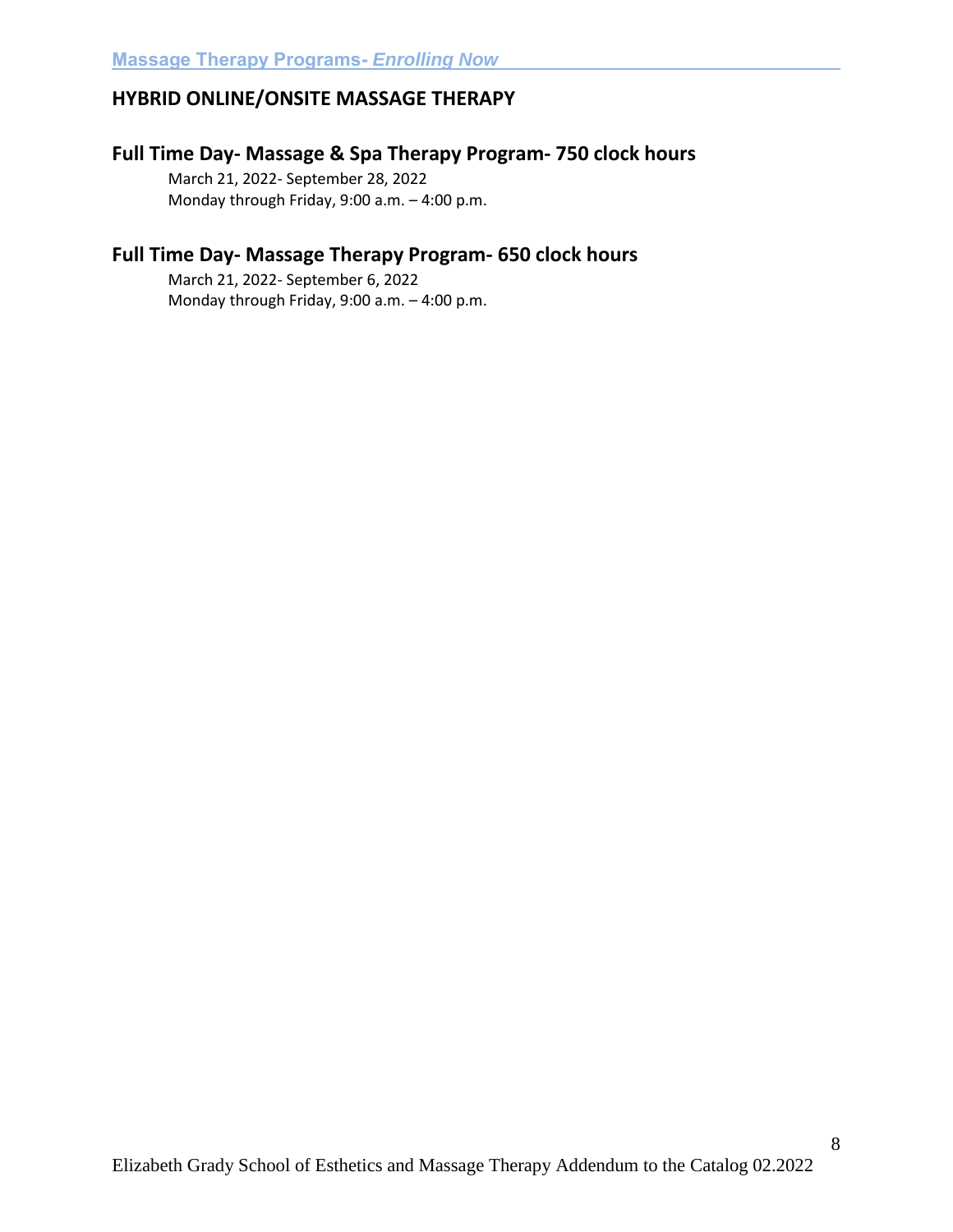The Elizabeth Grady School offers one esthetics program. Our 600 clock hour esthetics program meets the hourly requirements for most other states and provides additional education appropriate for today's industry.

#### **Esthetics Program- 600 Clock Hours Schedule Options-Hybrid Online/Onsite**

- Full Time Day, **(Hybrid)** Monday –Friday, 9:00 a.m. 4:30 p.m., 30 Hours per week / 20 weeks
- 3/4 Time Morning **(Hybrid)**, Monday Thursday, 9:30 a.m. 2:30 p.m. 20 hours per week / 30 weeks
- 3/4 Time Morning **(Hybrid)**, Tuesday Friday, 9:30 a.m. 2:30 p.m. 20 hours per week / 30 weeks
- Part Time Evening & Saturdays **(Hybrid)**, Monday & Tuesday Evenings, 6:30 p.m. 9:30 p.m. and Saturdays, 9:00 a.m. - 3:30 p.m. 12 hours per week / 50 weeks

Please note: Breakdown of number of weeks required to complete respective programs does not include holiday breaks or class cancellations due to weather or unforeseen circumstances.

#### TOTAL COST: \$10,550.00

 \$ 500.00 Deposit due upon enrollment \$10,050.00 Balance\*

- TUITION: \$8090.00
- UNIFORMS: \$150.00
- **TEXT MATERIALS: \$350.00**
- AT-HOME PRODUCT KIT-\$350.00
- IN-SCHOOL SKIN CARE PRODUCTS & SUPPLIES-\$1000.00
- MAKEUP KIT AND BRUSHES-\$350.00
- **LASH EXTENSION KIT-\$210.00**
- ADMINSITRATIVE FEE: \$50.00

Estimated indirect costs (room, board, transportation, personal, etc.) associated with attending this program are available in the financial aid office.

#### **Payment Options:**

Financial Aid is available for those who qualify. Please see pages 10-13 for more information regarding financial aid.

Weekly and Monthly Payment plans are available for all esthetics and massage therapy programs. Full tuition payment must be received before class end date to graduate. The Elizabeth Grady School accepts check, cash, money order, Master Card, and Visa for payment.

You can save 250.00 off your tuition by enrolling early. See attached dates for cut off. Additional discounts may apply. Ask you Admissions representative.

#### **Estimate of Additional Expenses to be incurred by Esthetics Student:**

White, rubber-soled, closed-toe shoes: 40.00 Tweezer and Cuticle Scissors: 12.00 Combination Padlock: 5.00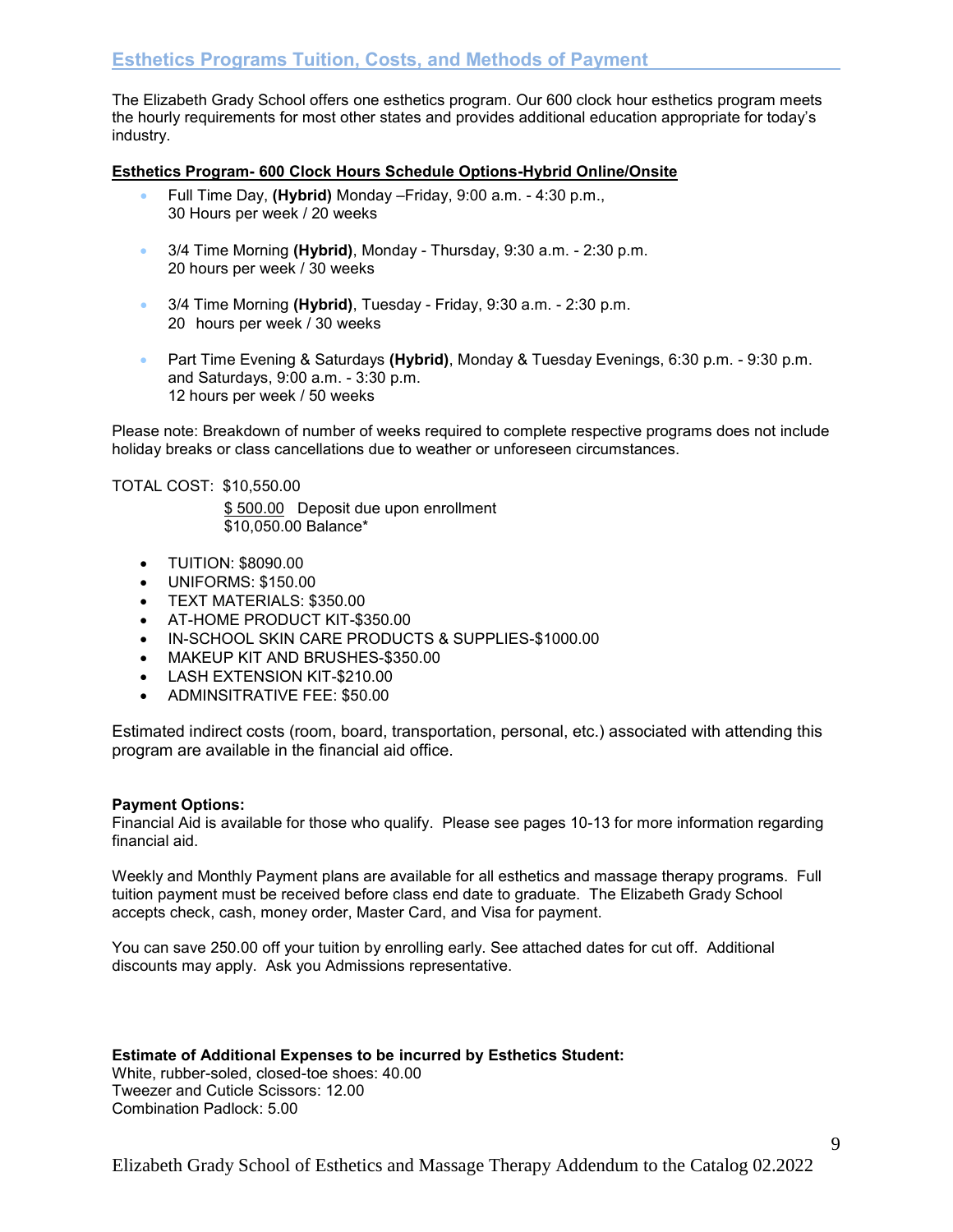Note-taking Supplies: 20.00 Massachusetts Esthetician exam fee (administered by Pearson Vue): 120.00 Massachusetts Esthetician licensing fee: 68.00

#### **CORI and SORI requirements for Massachusetts Licensure:**

Massachusetts requires all candidates undergo a Criminal Offense Record Inquiry and Sexual Offense Record Inquiry prior to being granted a license to practice massage therapy.

**Esthetics Programs Consumer Information- Graduation, Licensing, and Placement Rates as reported to NACCAS (National Accreditation Commission of Career Arts and Sciences)** 

### 2019 Consumer Information- Esthetician Program

#### COMPLETION RATE: 88%

This measures the number of students who started a program and completed the program. Students who did not complete either chose to leave the program, took a leave to return at a later date, or were dismissed due to inability to maintain satisfactory academic progress in attendance or academics.

#### LICENSURE RATE: 97%

This measures the number of students who chose to take their state board exam and became licensed.

#### PLACEMENT RATE: 76% (80% of graduates reporting)

This measures the number of Elizabeth Grady students who became employed as an esthetician. This number does not include graduates who chose to remain employed in a previous job or became employed by a non-industry employer.

Statistics based on graduates from the 2019 calendar year. Please note, annual statistics are reported at year's end for the previous completed calendar year. 2020 calendar year statistics will be published December 2021.

#### **Steps to Enroll in an Elizabeth Grady School Esthetics Program**

- **1. Phone Interview:** Call 781-960-0120 to schedule a phone interview with admissions.
- **2. Application for Enrollment**: You will receive a copy during your interview or you can download and print your application from the Elizabeth Grady School website[:www.elizabethgrady.edu](http://www.elizabethgrady.edu/)
- **3. Enrollment Agreement Contract:** You will receive a copy during your interview or you can download and print your enrollment contract from the Elizabeth Grady School website.
- **4. Deposit**: Submit your Application, Contract, and Deposit of \$500.00 to reserve your seat. Students who are fully loan and grant eligible may receive a reduction in the amount of the deposit. Please inquire with Financial Aid to learn more. The deposit may be paid by check, money order, MasterCard, or Visa
- **5. Questions to Consider**: Read and sign the *Questions to Consider* document. You will receive a copy during your interview or you can download and print your application from the Elizabeth Grady School website. Ask an Admissions representative if you have any questions regarding the considerations listed.
- **6. Medical Documentation**: Students are required to be tested for tuberculosis prior to beginning their program. Test results must be dated within one year of the beginning of the program. Students must also acknowledge that they poses the physical mobility and dexterity necessary for performing esthetics and/or massage therapy services.
- **7. Photo Identification**: Provide a photocopy of your state issued driver's license, I.D., or passport. Further identification to support citizenship or eligibility may be required. A valid Alien Registration Card is required for all eligible non-citizens and an M-1 Visa is required for all ineligible noncitizens.
- **8. Proof of Education:** Provide a copy of high school diploma, college diploma, GED, or official transcripts. If you were educated in another country, please make sure that your diploma is translated and notarized. If you are unable to locate your diploma, please contact your high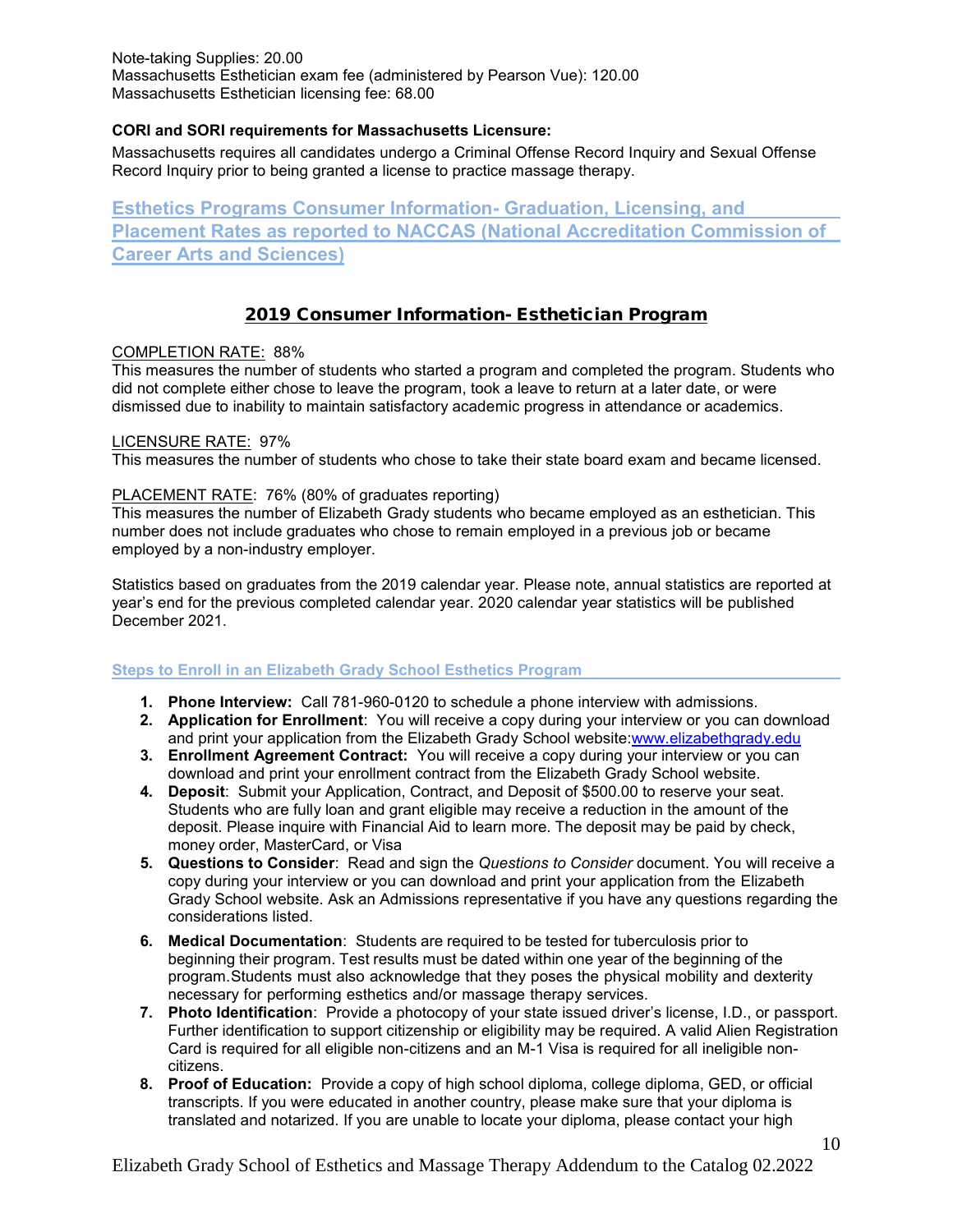school to obtain and official copy of your transcript, which must include the school seal and be unopened or mailed directly from the school to Elizabeth Grady School.

- **9. IPEDs Questionnaire:** Complete the demographics questionnaire. This information is required by the U.S. DOE.
- **10. Complementary Field of Study Discounts:** If you retain a license or certificate in the healing arts, wellness, or beauty fields (i.e.: CNA, LPN, RN, MT, electrologist, cosmetologist, etc…). Please provide proof of education and/or license to receive a \$250.00 tuition discount.

### **Esthetician Licensure**

Licensure is the process by which an agency or state government grants permission to an individual to practice in a particular profession, vocation, or occupation. Licensure protects the general public by ensuring that only those individuals who are competent to practice safely are licensed. It is the state regulatory agency's responsibility to establish the acceptable level of safe practice. A state license to practice is required for both Estheticians and Massage Therapists in the State of Massachusetts. If you are enrolling from another state or country or have plans for relocation, please check with your state or government to determine licensing,

The Esthetics profession is regulated by the State Board of Cosmetology, Barbering, and Electrology, a division of the Massachusetts Division of Professional Licensure. To become licensed, you will need to provide proof of successful completion of an esthetics program with a minimum of 600 clock hours. Graduates of esthetician programs are required to sit for the MA State Board Examination for Estheticians prior to receiving a license to practice. More details regarding examinations can be found at <http://www.pearsonvue.com/ma/cosmetology/>

#### Massachusetts General Laws Regarding Esthetician Licensure

- 1. Only after passing a written and practical examination satisfactory to the Board may an applicant be registered as an operator and may practice hairdressing and aesthetics for compensation. The operator must work under the supervision of a hairdresser or an aesthetician. (M.G.L. Chapter 112, Section 87)
- 2. Any registered operator who has had at least two (2) years of practical experience under the Mon-Fri 9:30-1:30 may apply (this is not automatic) for a hairdressing or an aesthetician license and may then supervise operators. (M.G.L. Chapter 112, Section 87W)
- 3. An owner of a hairdressing or manicurist shop shall not employ anyone who is not properly registered by the Board. Each registered shop shall employ a hairdresser or an aesthetician to supervise no more than three (3) operators employed therein. (M.G.L. Chapter 112, Section 87AA)
- 4. The Board shall make such uniform and reasonable rules and regulations as are necessary for the proper conduct of business. These regulations are 240 C.M.R. 3.00-6.00 (M.G.L. Chapter 112, Section 87CC)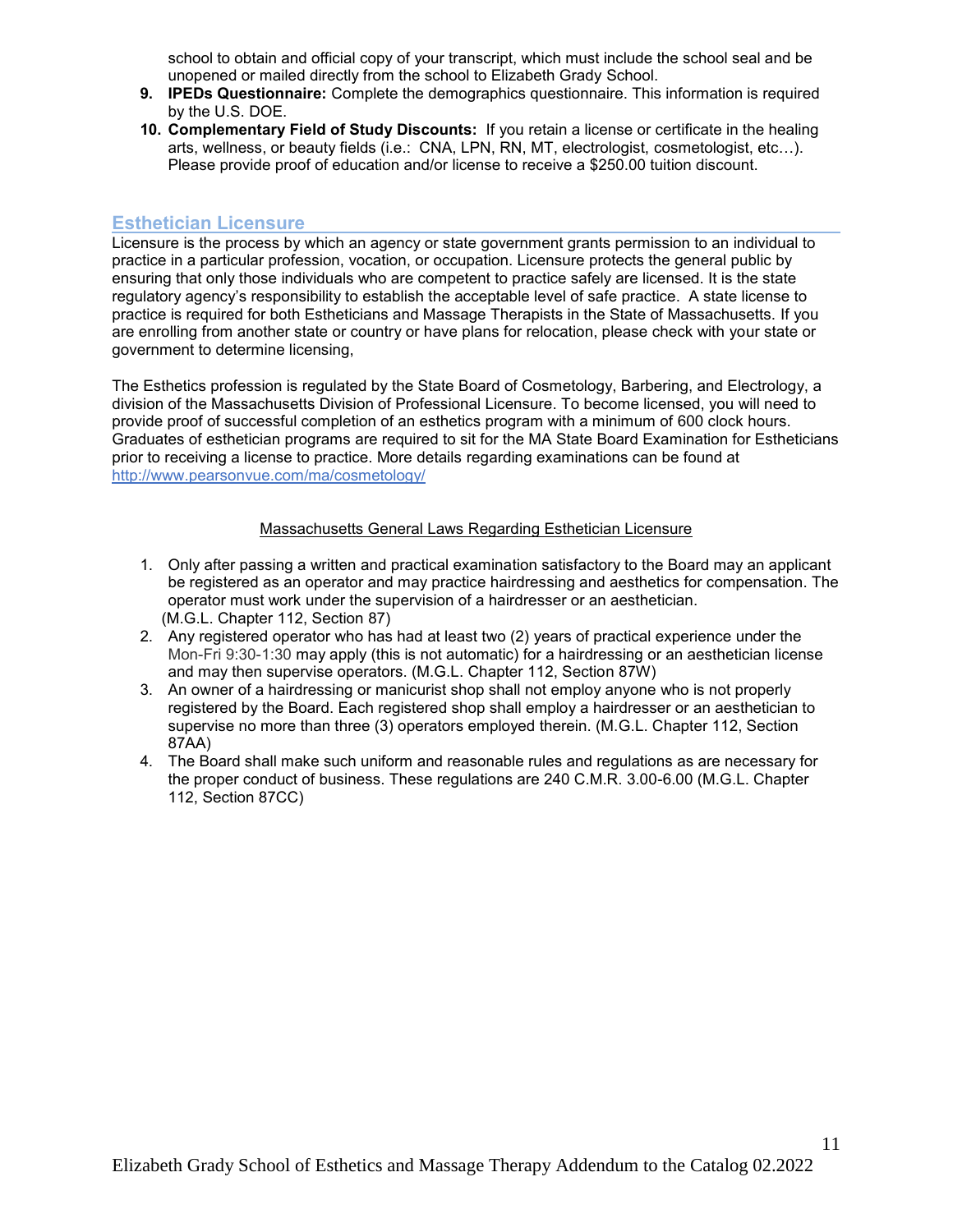#### **Administrative Staff**

John P. Walsh **President** 

# **Esthetics Programs Faculty**  Elizabeth Capozzi, LE Instructor, Esthetics Christine Dube, LE<br>
Fabricio Felipe, LE<br>
Fabricio Felipe, LE<br>
Instructor, Esthetics Melissa Keough, LE<br>
Johany Montes, LE<br>
Instructor, Esthetics Kayla Smith, LE **Instructor, Esthetics** Lauren Snedeker, LE<br>
Instructor, Esthetics Jocelyn Witkus, LE, LMT **Instructor, Esthetics**

Cate Tool School Director, Licensed Instructor Angela Young **Admissions** Representative **Admissions** Representative Melissa Sandberg Financial Aid Representative<br>Elizabeth Bransford Financial Aid Representative School Administrator Stephanie Warren Social Media and Administrator Mary Gauvain **Accounts Receivable Manager** Accounts Receivable Manager Taylor Ryan School Store and Student Clinic Staff

Fabricio Felipe, LE<br>
Melissa Keough, LE<br>
Instructor, Esthetics<br>
Instructor, Esthetics Johany Montes, LE<br>
Jenn Perez, LE<br>
Instructor, Esthetics- Makeup Artistry<br>
Instructor, Esthetics Instructor, Esthetics

### **Esthetics Programs-** *Enrolling Now*

# **Three-Quarter Day Esthetician Program- 600 clock hours (Hybrid)**

March 28, 2022 – November 21, 2022 Monday through Thursday, 9:30 a.m. - 2:30 p.m.

## **Full Time Day Esthetician Program- 600 clock hours (Hybrid)**

March 21, 2022 – August 22, 2022 Monday through Friday 9:00 a.m.-4:30 p.m.

# **Part-Time Evening/Sat Esthetician Program- 600 clock hours (Hybrid)**

April 11, 2022- May 15, 2023 Monday and Tuesday, 6:30 p.m. - 9:30 p.m. Saturdays 9:00 a.m. - 3:30 p.m.

### **Full Time Day Esthetician Program- 600 clock hours (Hybrid)**

September 14, 2022 – February 28, 2023 Monday through Friday 9:00 a.m.-4:30 p.m.

# **Three-Quarter Day Esthetician Program- 600 clock hours (Hybrid)**

October 11, 2022 – June 23, 2023 Monday through Thursday, 9:30 a.m. - 2:30 p.m.

# **Part-Time Evening/Sat Esthetician Program- 600 clock hours (Hybrid)**

November 7, 2022- December 4, 2023 Monday and Tuesday, 6:30 p.m. - 9:30 p.m. Saturdays 9:00 a.m. - 3:30 p.m.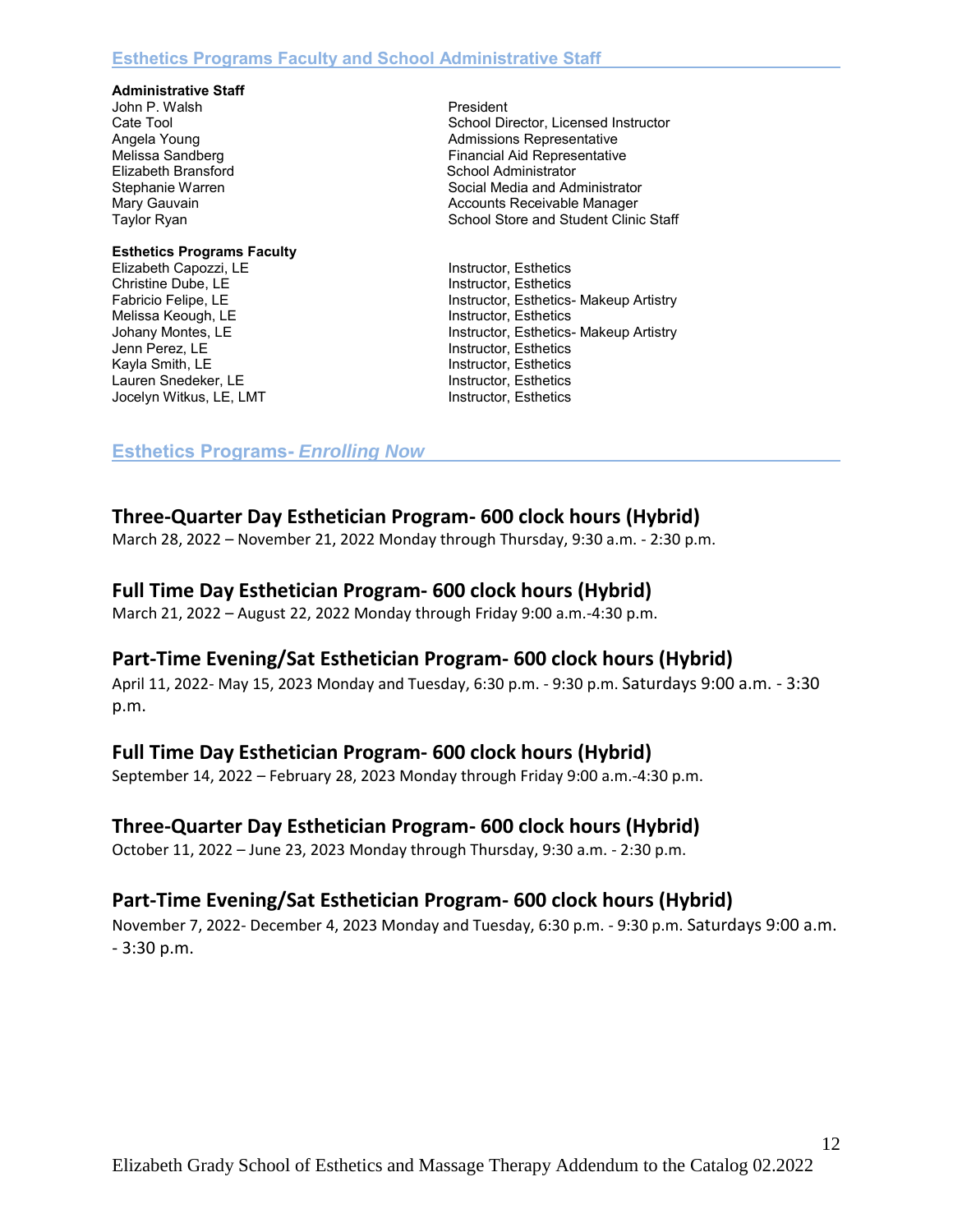Financial Aid is available to those who qualify. Students enrolled or who plan to enroll in the 600clock hour esthetician program and/or the 650 and 750 clock Hour Massage Therapy Programs may apply for financial aid online or may contact Melissa Sandberg at 781-960-0114 or [msandberg@elizabethgrady.com](mailto:msandberg@elizabethgrady.com) for assistance with the process.

To process your financial aid application, you will need several documents mentioned below. Go online to the websites noted to perform the necessary steps to complete your FAFSA (free application for federal student aid). Students should submit the FAFSA no later than three calendar days of the beginning of the respective program. No other application or information is required to be eligible for Financial Aid. However, if you are selected for verification or have an error code during the application process, you may need to provide the Financial Aid office with additional documentation. Additional documentation must be submitted within seven calendar days following the student's start date to remain in the program. Elizabeth Grady assesses the student's eligibility for assistance under the Title IV and Higher Education Act programs.

**Step One:** Gather the documents needed:

- o Your social security number. Double check to make sure that it is correct.
- o Your driver's license (if any)
- o Your alien registration or permanent resident card (if you are not a U.S. citizen)
- o Your W-2 Forms and other records of money earned in the previous year
- o You (and your spouse's, if you are married) Federal Income Tax Return from the previous year IRS 1040, 1040A, 1040 EZ
- o Your Parent's Federal Income Tax Return from the previous year (if you are a dependent student).
- o Your untaxed income records
	- Veterans non-education benefit records
	- Child support received
	- **Worker's compensation**
- o Your current bank statements
- o Your current business and investment mortgage information, business and farm records, stock, bond and other investment records

#### **Step Two:**

- 1. Create a FSA ID and password at fsaid.ed.gov (make sure to verify your cell phone number and email address); Dependent students will also need a parent to create a FSA ID and password.
- 2. Go to [fafsa.ed.gov](http://www.fafsa.ed.gov/)
- 3. Hit the "Start Here" button under the appropriate heading (New to FAFSA.gov or Returning User).
- 4. Fill out the information requested.
- 5. You will be asked to enter our school code, which is **017080**
- 6. If able, use the IRS Data Retrieval Tool to upload your tax information (dependent students will also do this for their parent(s).
- 7. Sign and submit
- 8. Once, the FAFSA is submitted, the school will contact you via email within 3 to 4 days.

#### **Step Three:**

- 1. Go to [studentaid.gov.](http://www.studentloans.gov/) On this website you will fill out both the "Entrance Counseling" and the "Master Promissory Note" (MPN). This will take about 30 minutes to complete. **Please note:** you are *required* to do both if you plan on borrowing any money to finance your education. You will identify yourself as an undergraduate student and use the same FSA ID and password as your FAFSA.
- 2. Once, the Entrance Counseling is completed, you can move on to the MPN and complete that.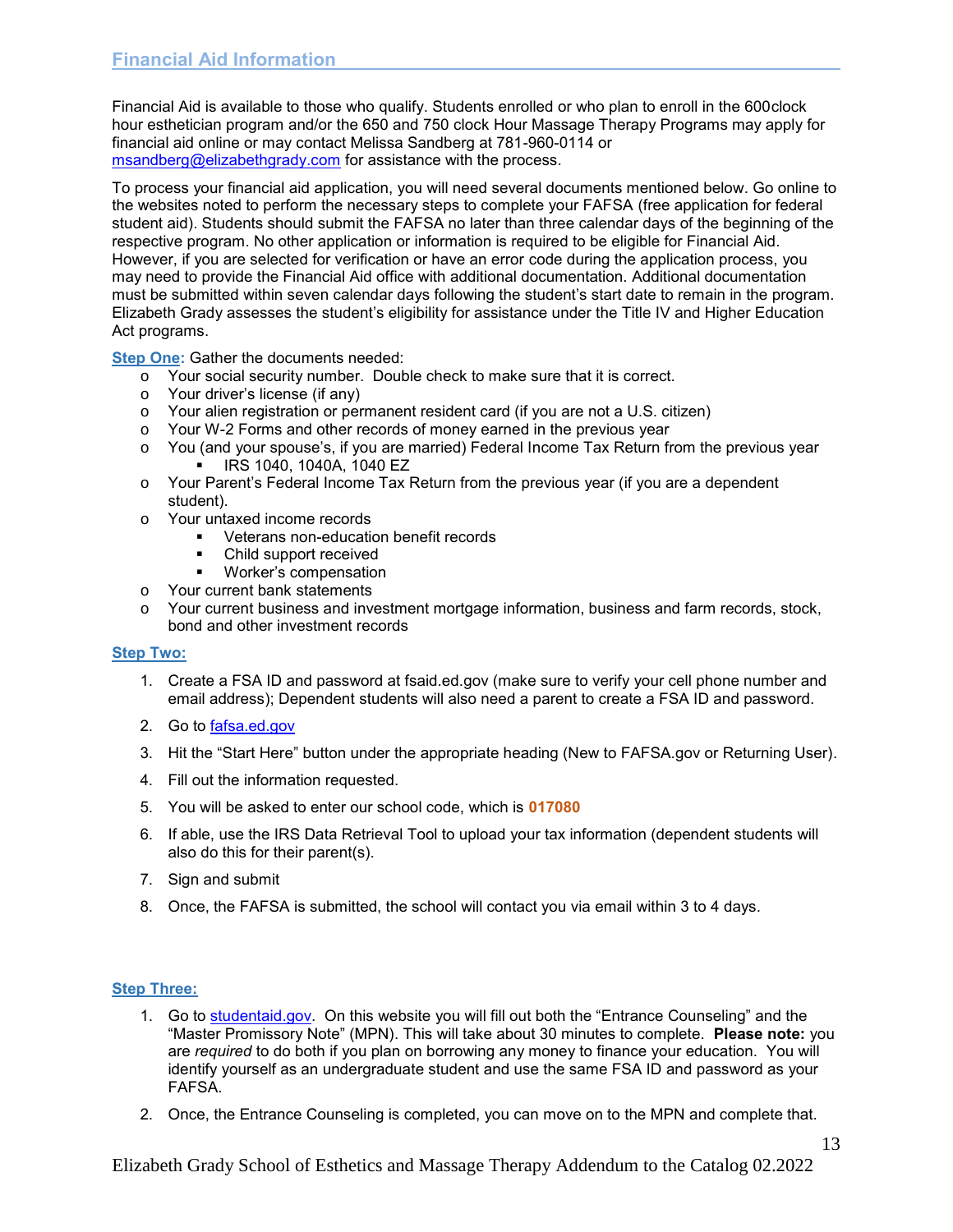3. You will be required to complete an Exit Counseling two weeks before the class end date.

#### **Step Four:**

- 1. You may now continue to fill out the Master Promissory Note (MPN). Be sure to select the type of loan you will be applying for (MPN for Subsidized/Unsubsidized Loans or Plus MPN for Parents).
- 2. It is extremely important to provide all requested information. If you should miss or skip any requested items, your Master Promissory Note (MPN) will not be submitted.

Once, your information has been entered and processed, it will take approximately 3 to 4 days for the Elizabeth Grady school to receive your information. At that time, the student can call the financial aid office at 781-960-0114, for further information on eligibility status.

#### **Financial Aid for Elizabeth Grady School of Esthetics and Massage Therapy Programs 2021-2022**

| --------                                      |                                                   |                                              |                                                   |                                              |                                                            |                                                       |
|-----------------------------------------------|---------------------------------------------------|----------------------------------------------|---------------------------------------------------|----------------------------------------------|------------------------------------------------------------|-------------------------------------------------------|
|                                               | 750 clock<br>Hour<br>Massage-<br><b>Dependent</b> | 750 clock<br>Hour<br>Massage-<br>Independent | 650 clock<br>Hour<br>Massage-<br><b>Dependent</b> | 650 clock<br>Hour<br>Massage-<br>Independent | 600 clock<br>Hour<br><b>Esthetics-</b><br><b>Dependent</b> | 600 clock<br>Hour<br><b>Esthetics-</b><br>Independent |
| Pell<br>Grants (Max<br>Eligibility)           | \$5,413.00                                        | \$5.413.00                                   | \$4,691.00                                        | \$4,691.00                                   | \$4,330.00                                                 | \$4,330.00                                            |
| Subsidized<br>Loans                           | \$2,917.00                                        | \$2,917.00                                   | \$2,528.00                                        | \$2,528.00                                   | \$2,333.00                                                 | \$2,333.00                                            |
| Unsubsidized<br>Loans                         | \$1,667.00                                        | \$5,000.00                                   | \$1,444.00                                        | \$4,333.00                                   | \$1,333.00                                                 | \$4,000.00                                            |
| Maximum<br><b>Financial Aid</b><br>Available* | \$9,997.00                                        | \$13,330.00                                  | \$8,663.00                                        | \$11,552.00                                  | \$7,996.00                                                 | \$10,663.00                                           |
| Parent PLUS<br>Loans                          | See Plus<br>Loans on<br>next page                 | not eligible                                 | See Plus<br>Loans on<br>next page                 | not eligible                                 | See Plus<br>Loans on<br>next page                          | not eligible                                          |

\*The loan amounts listed are the gross amount. There is a loan fee deducted from them before the school receives them.

# **Dependency Status Determination**

To determine the maximum amount of aid you may receive, you need to first determine your dependency status.

If you answer "yes" to any of the question in the chart below, you are considered Independent. If you answer "no" to all of the questions in the chart below, you are considered Dependent.

| Were you born before January 1, 1998?                                                                                                                                        | <b>YES</b> | <b>NO</b> |
|------------------------------------------------------------------------------------------------------------------------------------------------------------------------------|------------|-----------|
| As of today, are you married? (Also answer "yes" if you are separated but not divorced.)                                                                                     | <b>YES</b> | <b>NO</b> |
| At the beginning of the 2021-2022 school year, will you be working on a master's or doctorate<br>program (such as an MA, MBA, MD, JD, PhD, EdD, graduate certificate, etc.)? | <b>YES</b> | NO.       |
| Are you currently serving on active duty in the U.S. Armed Forces for purposes other than<br>training?                                                                       | <b>YES</b> | NO.       |
| Are you a veteran of the U.S. Armed Forces?                                                                                                                                  | <b>YES</b> | <b>NO</b> |
| Do you have or will you have children who will receive more than half of their support from you<br>between July 1, 2021 to June 30, 2022?                                    | <b>YES</b> | <b>NO</b> |
| Do you have dependents (other than your children or spouse) who live with you and who<br>receive more than half of their support from you, now and through June 30, 2022?    | <b>YES</b> | <b>NO</b> |
| At any time since you turned age 13, were both your parents deceased, were you in foster care<br>or were you a dependent or ward of the court?                               | <b>YES</b> | <b>NO</b> |
| As determined by a court in your state of legal residence, are you or were you an emancipated<br>minor?                                                                      | <b>YES</b> | <b>NO</b> |
| Does someone other than your parent or stepparent have legal guardianship of you, as<br>determined by a court in your state of legal residence?                              | <b>YES</b> | <b>NO</b> |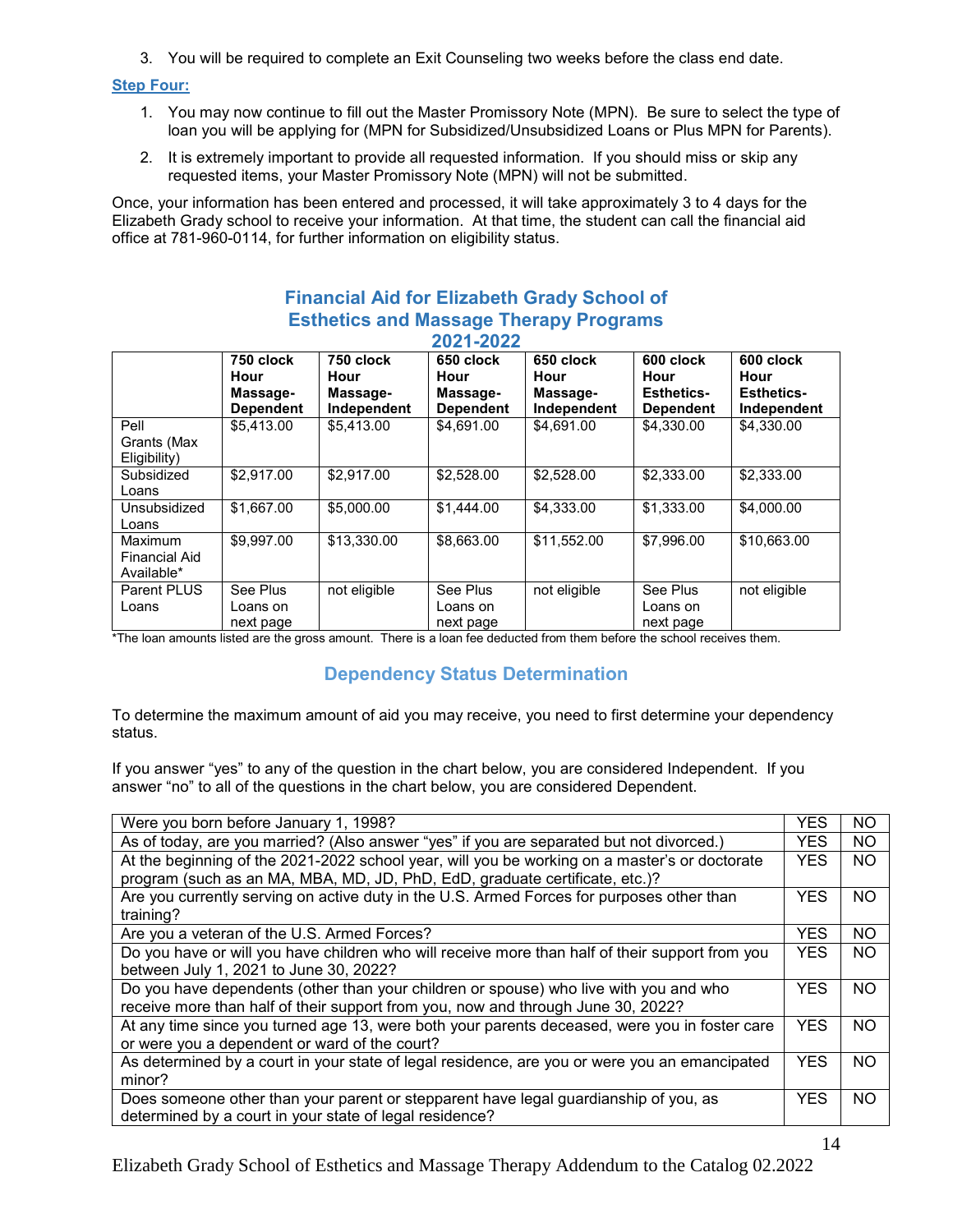| At any time on or after July 1, 2020, did your high school or school district homeless liaison<br>determine that you were an unaccompanied youth who was homeless or were self-supporting<br>and at risk of being homeless?                                                                                   | <b>YES</b> | NO. |
|---------------------------------------------------------------------------------------------------------------------------------------------------------------------------------------------------------------------------------------------------------------------------------------------------------------|------------|-----|
| At any time on or after July 1, 2020, did the director of an emergency shelter or transitional<br>housing program funded by the U.S. Department of Housing and Urban Development<br>determine that you were an unaccompanied youth who was homeless or were self-supporting<br>and at risk of being homeless? | <b>YES</b> | NO. |
| At any time on or after July 1, 2020, did the director of a runaway or homeless youth basic<br>center or transitional living program determine that you were an unaccompanied youth who<br>was homeless or were self-supporting and at risk of being homeless?                                                | <b>YES</b> | NO. |

# **Types of Aid Available**

**Pell Grant** – A need based grant, considered a gift given to U.S. citizens and eligible non-citizens. Pell grant does not have to be paid back.

**Subsidized Loan** – A subsidized loan is a low interest loan and must be paid back. It is based on financial need and not credit based. Interest does not accrue or payments due while attending school and during the grace period\*. The amount varies based on the program and eligibility.

**Unsubsidized Loan** – An unsubsidized loan is a low interest loan and must be paid back. It is *not* based on financial need and not credit based. Interest accrues immediately. The interest may be paid, but payments are not due while attending school and during the grace period\*. The amount varies based on the program and eligibility.

**PLUS Loan** – A PLUS loan is a loan that a parent of a dependent student can take out to assist in funding their child's education. The PLUS loan is a credit based loan. The maximum amount of the loan is based on the cost of attendance of the program. Interest accrues on this loan immediately and goes into repayment within 60 days from the first disbursement. If the parent is denied the PLUS loan based on credit, the dependent student qualifies for the independent student loan amounts listed.

*\*Grace Period – Payments of the subsidized and unsubsidized loans are not due until after the six-month grace period. The grace period starts once the students' enrollment drops below half time, withdraws or graduates.* 

#### Per 230 CMR 15.04(5)

A student allowed to begin a program while an initial award for financial aid, including student loans, is pending, and the student subsequently is denied some or all of that student loan or financial aid amount, the School shall offer that student in writing an opportunity to terminate the enrollment agreement with a full refund of all Monies Paid, less actual reasonable administrative costs as defined under M.G.L. c. 255, § 13K.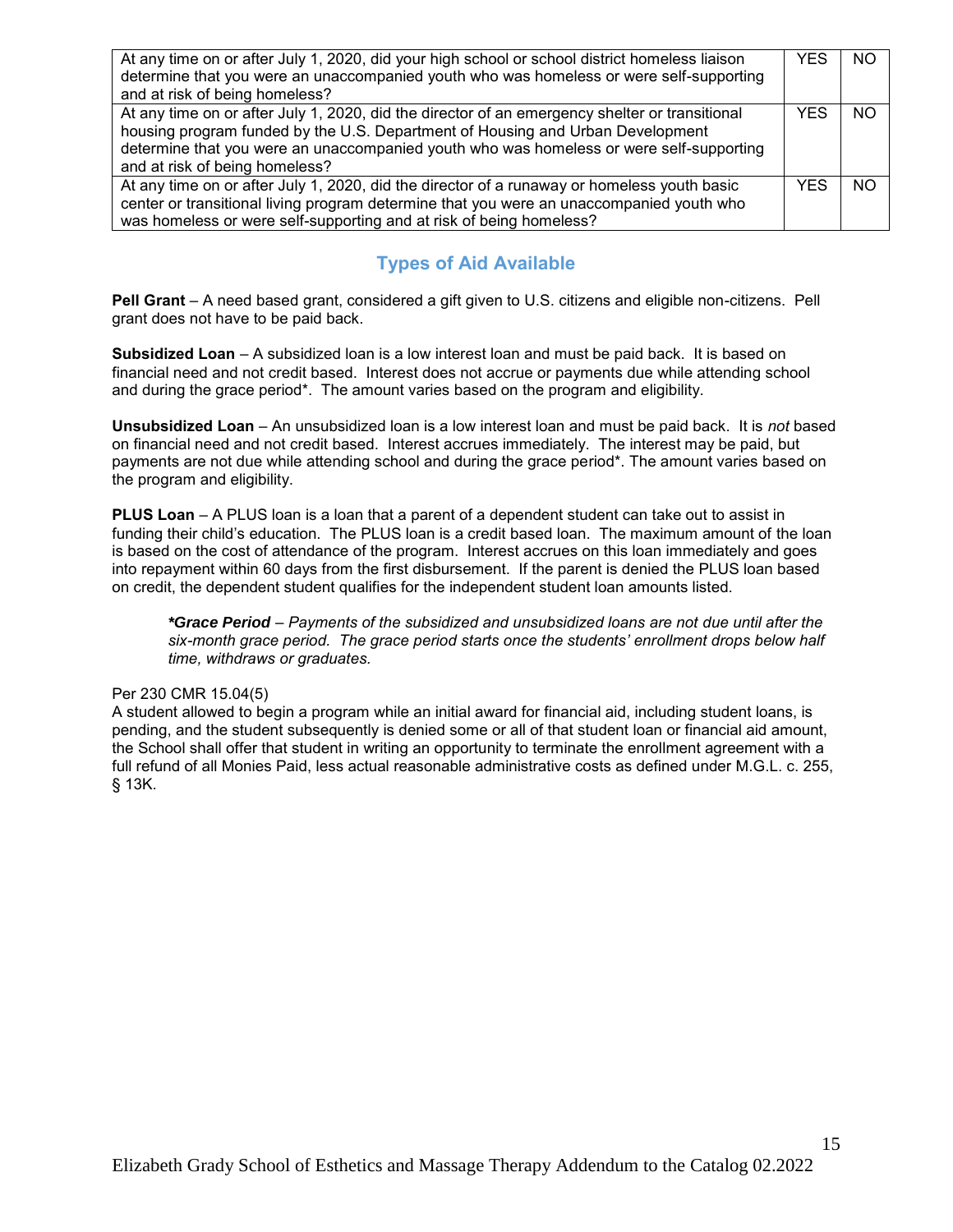#### **Verification**

Upon receipt of the FAFSA, the Financial Aid Office (FAO) will notify the student by email that their FAFSA has been selected for verification, as applicable. The FAO will email the verification worksheet and any other required documentation, including but not limited to tax documents, needed to clear verification and award aid.

The student is required to submit verification documentation no later than seven days following the designated program start date. Failure to do so will result in dismissal or will require students to pay arrange a payment plan.

Once the FAFSA is verified the student will be notified by email and/or if any changes to their eligibility has occurred. Verification must be completed prior to any professional judgements being exercised.

#### **Professional Judgements**

If a student has special circumstances, professional judgements may be performed at the request of the student. The Financial Aid Office (FAO) will request forms and documentation to support any decisions made. Once a professional judgement has been made, the FAO will notify the student by email of any changes made to their eligibility.

A student may qualify for a dependency override if the student can provide documentation that states they are unable to provide parent information on their FAFSA. A request for change in dependency status must be made in writing no later than three days prior to the student's start date. The FAO will notify the student by email of any changes made to the student's dependency status, as applicable.

#### **Disbursements**

All Title IV funds are electronically disbursed by the United States Department of Education (US DOE) in two payments and are reflected in the student's account. Pell Grants are disbursed on the first day of class and at the midpoint. Direct Loans are disbursed thirty (30) calendar days following first day of class and at the midpoint. Students must be making Satisfactory Academic Progress (SAP) to be eligible to receive the second, mid-point PELL and Direct Loan disbursements. See pages 28-32 in the Elizabeth Grady School Catalog for the Satisfactory Academic Progress Policy.

Students are notified of all disbursements by mail. In the event that a student's account is negative after the second disbursement, a refund check will be issued within fourteen (14) calendar days unless a student informs the FAO in writing that they would like the overpayment to be returned to the US DOE.

#### **Title IV Credit Balances**

Title IV credit balances are returned in fourteen (14) calendar days by check by mail. Students are given the option to sign a *Credit Balance Hold Authorization Form*.

#### **Title IV Refunds**

Students receiving assistance from Federal Title IV programs may be subject to a refund or return to the US Department of Education as of 10/07/2000 per Federal regulations, provided they have completed less than 60% of the payment period for which aid was or could have been disbursed. The School is allowed to retain funds for the portion of the payment period the student attended. Any excess funds will be returned to the Department of Education. If the student has not received their Title IV Aid prior to their withdrawal, the School may receive a post-withdrawal disbursement. Pell Grants may be disbursed without the student's permission. Post-withdrawal disbursements of direct loans must be accepted by the student in writing. Federal regulations require the return of Title IV funds in the following order, if applicable: Unsubsidized loans, Subsidized loans, Perkins loans, PLUS loans, PELL grants, SEOG, or other Title IV.

#### **Exit Counseling**

Students who receive loans are required to complete Exit Counseling prior to the class end date or upon withdrawal. Exit Counseling is completed online at studentaid.gov. Students are notified by email one month prior to completion. Failure to complete Exit Counseling may result in the withholding of final graduation materials, including but not limited to diploma.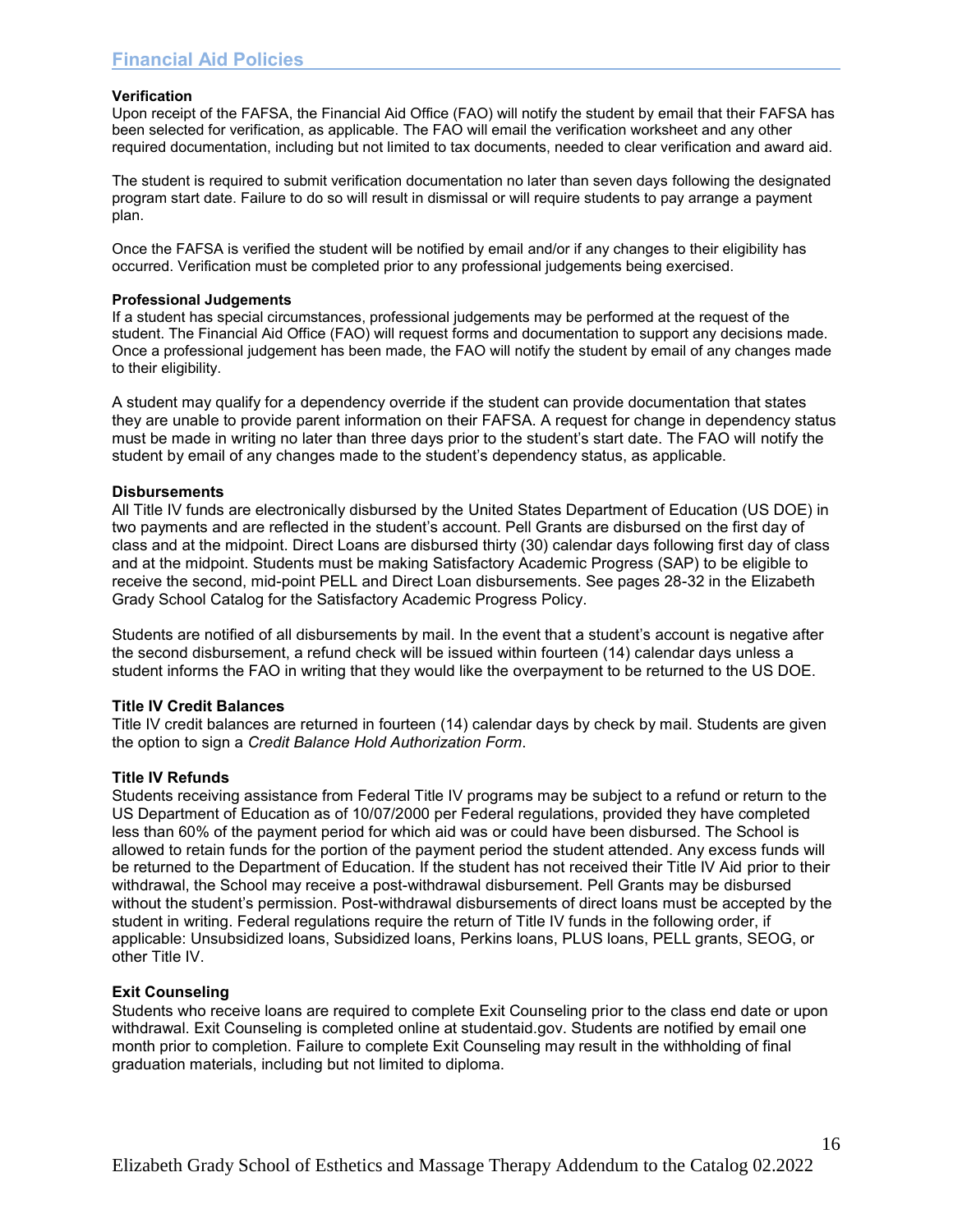#### **Veteran's Benefits**

The Elizabeth Grady School of Esthetics and Massage Therapy is approved by the Veterans Administration to offer esthetics and massage therapy training. A "covered individual" is any individual who is entitled to educational assistance under Chapter 31, Vocational Rehabilitation and Employment, or Chapter 33, Post-9/11 GI Bill® benefits. The following regulations pertain to all VA students:

- 1. Any covered individual is permitted to attend or participate in the course of education during the period beginning on the date on which the individual provides the Elizabeth Grady School with a "Certificate of Eligibility", as defined by the VA, for entitlement to educational assistance under Chapter 31 or 33 and ending on the earlier of the following dates:
	- a. The date on which payment from VA is made to the Elizabeth Grady School.
	- b. Ninety (90) days after the date the Elizabeth Grady School certified tuition and fees following the receipt of the Certificate of Eligibility.
- 2. The Elizabeth Grady School will not impose any penalty, including the assessment of late fees, the denial of access to classes, libraries, or other institutional facilities, or the requirement that a covered individual borrow additional funds, on any covered individual because of the individual's inability to meet his or her financial obligations to the Elizabeth Grady School due to the delayed disbursement funding from the VA under Chapter 31 or 33.
- 3. The Elizabeth School adheres to all billing requirements and complies with S2248 PL 115-407, Section 103.
- 4. Appropriate credit will be granted for previous education to students receiving VA Benefits, if applicable. The VA will be notified and the program shortened proportionately.
- 5. Military credit will be reviewed and applied as appropriate to a student's program, if applicable.
- 6. The Elizabeth Grady School of Esthetics uses the Massachusetts Refund Policy.
- 7. If VA students attendance falls below 80%, or Satisfactory Academic Progress is not being maintained, the school will immediately interrupt or terminate the veterans' educational benefits by written notification to the Department of Veteran Affairs.
- 8. A student will be dismissed if they do meet Satisfactory Academic Progress (SAP) within a set timeframe based on the student's SAP evaluation periods. SAP standards include a student meeting a minimum GPA of 70%. Students will be given the opportunity to re-establish a minimum GPA of 70% by their next SAP evaluation point. Please see SAP Policy in student catalog, pages 28-32.
- 9. Students receiving VA benefits under Title 38 are required to maintain an attendance of 90% or better. A certificate of completion will be granted only when the student physically, through attendance and make up time, completes the total hours of the program. The Veteran will not be charged for make up time. (4/10)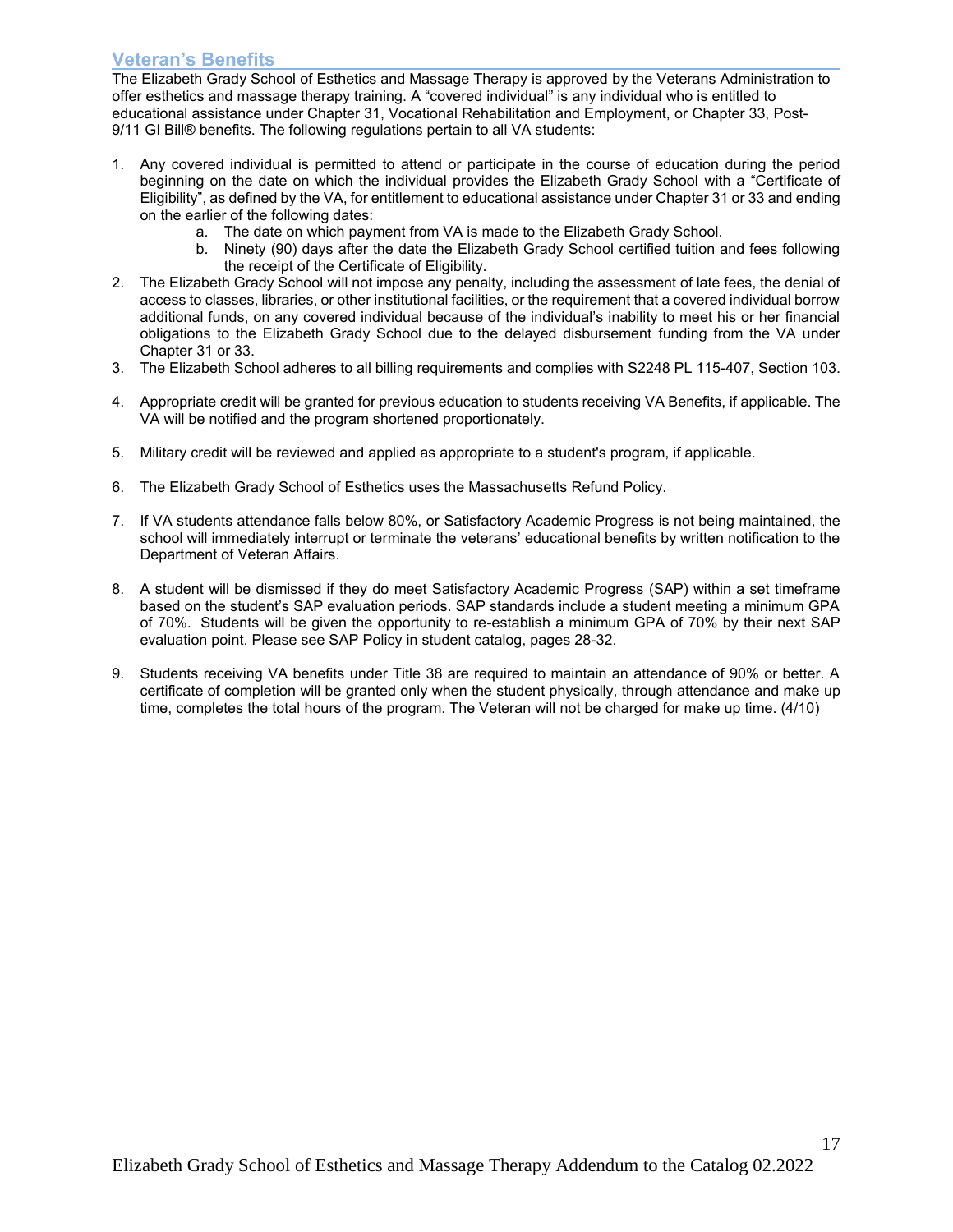# **Covid-19 Related Policies**

- 1. Due to the Covid-19 pandemic, the Elizabeth Grady School has responded to local, state, and federal guidelines in an effort to prevent the spread of Covid-19. As a result, classes and schedules may be modified as local, state, and federal health and governmental officials dictate and in response to exposure or positive cases reported in our school community.
- 2. All students are expected to follow all health and safety protocols. Failure to do so may result in dismissal from the program. This includes, but is not limited to wearing personal protective equipment, hand-washing, and maintain the highest level of sanitation and hygiene standards. These standards and expectations are presented during a virtual Covid-19 training the first week of classes.
- 3. The Elizabeth Grady School typically does not accept transfer students from other schools however due to Covid-19, the Elizabeth Grady School reserves the right to accept transfer hours earned at another institution so that students whose education has been negatively impacted by Covid-19 may complete their program at the Elizabeth Grady School. All students completing hours at another school will first be evaluated by Elizabeth Grady School instructors to determine if the student's progress aligns with the progress of an Elizabeth Grady School student at the same point in clock hours. The Elizabeth Grady School reserves the right to not accept transfer students who perform at a lower level of progress during their initial evaluation.
- 4. Per NACCAS, Policy VI.02, Item 5, this serves as notice that academic achievement earned via distance education may not be accepted for reciprocity or eligible for licensure in other states. Please note that Massachusetts and New Hampshire will accept all Satisfactory Academic achievements completed online. Should you be planning on getting licensed in another state, reach out to the Elizabeth Grady Administration for assistance in verifying your state's acceptance of online education.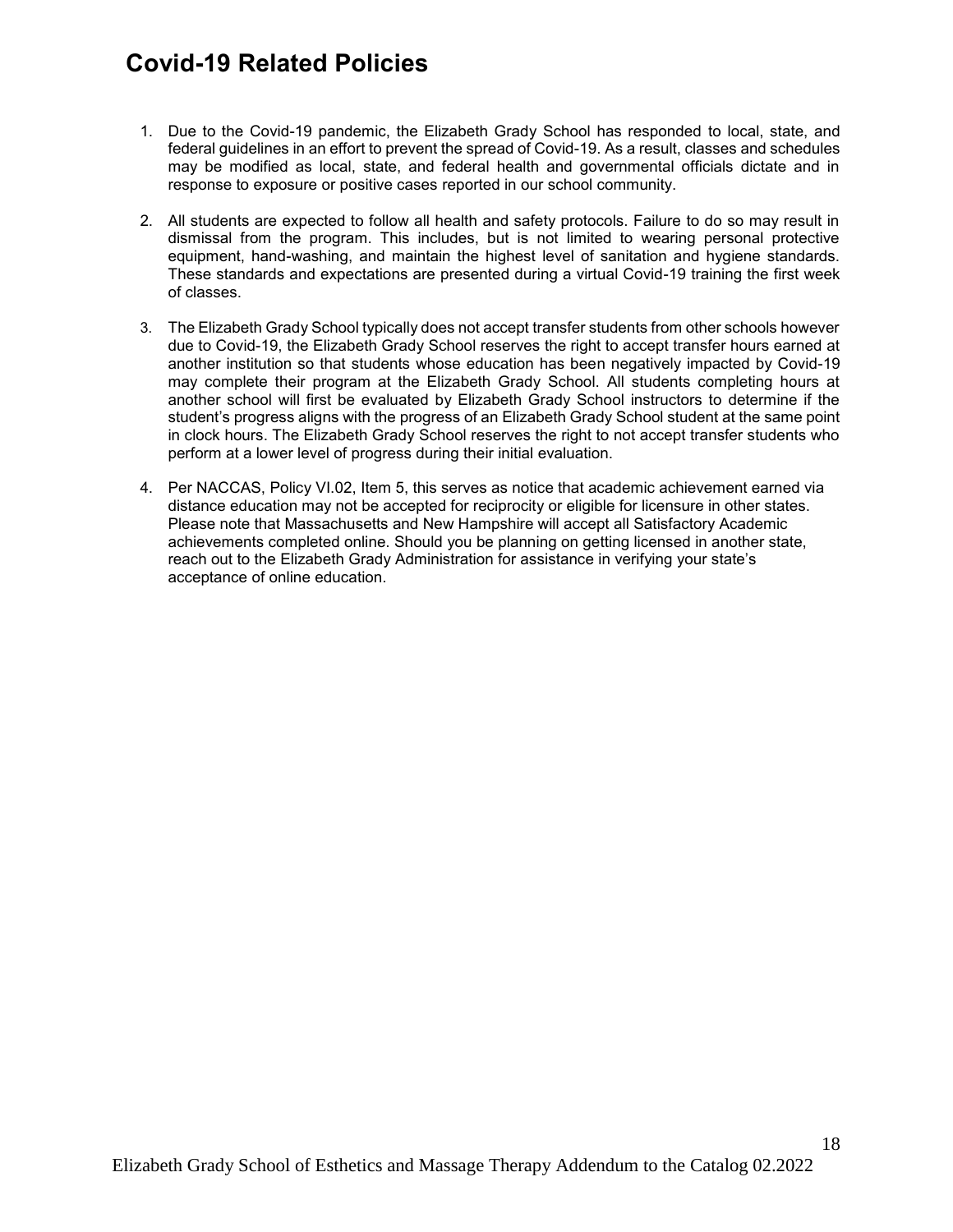# School Holiday Schedule

| 2022                                                                                                                                                                                                                                |                                        |
|-------------------------------------------------------------------------------------------------------------------------------------------------------------------------------------------------------------------------------------|----------------------------------------|
| Saturday January 1st                                                                                                                                                                                                                | <b>Christmas/Winter Break</b>          |
| Wednesday January 12th<br>1/2 day, 9-12/no afternoon classes<br>Evening classes as scheduled                                                                                                                                        | Teacher's In-service Day               |
| Monday January 17th                                                                                                                                                                                                                 | Martin Luther King Day                 |
| Wednesday February 9th<br>$\frac{1}{2}$ day, 9-12/no afternoon classes<br>Evening classes as scheduled                                                                                                                              | Teacher's In-service Day               |
| Saturday and Monday<br>February 19th and 21st                                                                                                                                                                                       | President's Day                        |
| 9:30-2:30 Esthetics and Massage<br>Programs Only- February 22 <sup>nd</sup> -25 <sup>th</sup>                                                                                                                                       | Feb. Public School Vacation Week       |
| Wednesday March 9th<br>$\frac{1}{2}$ day, 9-12/no afternoon classes<br>Evening classes as scheduled                                                                                                                                 | Teacher's In-service Day               |
| Wednesday April 13th<br>$\frac{1}{2}$ day, 9-12/no afternoon classes<br>Evening classes as scheduled                                                                                                                                | Teacher's In-service Day               |
| Saturday April 16 <sup>th</sup> and<br>Monday April 18th                                                                                                                                                                            | Patriot's Day                          |
| 9:30-2:30 Esthetics and Massage<br>Programs Only- April 19th - 22nd                                                                                                                                                                 | April Public School Vacation Week      |
| Wednesday May 11th<br>1/2 day, 9-12/no afternoon classes<br>Evening classes as scheduled                                                                                                                                            | Teacher's In-service Day               |
| Saturday and Monday<br>May 28 <sup>th</sup> and 30 <sup>th</sup><br>(early dismissal on Friday May 27 <sup>th</sup> No afternoon classes)                                                                                           | Memorial Day                           |
| Wednesday June 8th<br>$\frac{1}{2}$ day, 9-12/no afternoon classes                                                                                                                                                                  |                                        |
| Evening classes as scheduled                                                                                                                                                                                                        | Teacher's In-service Day               |
| Monday June 20, 2022                                                                                                                                                                                                                | Juneteenth                             |
| Saturday, Monday, Tuesday, and Wednesday<br>July 2 <sup>nd</sup> , 4 <sup>th</sup> , 5 <sup>th</sup> , and 6 <sup>th</sup>                                                                                                          | Summer Holiday/4 <sup>th</sup> of July |
| Wednesday July 13th<br>$\frac{1}{2}$ day, 9-12/no afternoon classes<br>Evening classes as scheduled                                                                                                                                 | Teacher's In-service Day               |
| Wednesday August 10th<br>1/2 day, 9-12/no afternoon classes<br>Evening classes as scheduled                                                                                                                                         | Teacher's In-service Day               |
| Wednesday, Thursday, Friday, Saturday, and Monday<br>August 31 <sup>st</sup> , September 1 <sup>st</sup> , 2 <sup>nd</sup> , 3 <sup>rd</sup> , and 5 <sup>th</sup><br>(August 31 & September 1, Annual Teacher Development Seminar) | Labor Day                              |

Saturday and Monday October  $8^{\text{th}}$  and 10 $^{\text{th}}$ October 7<sup>th</sup> early dismissal @12:00 noon

Indigenous People's Day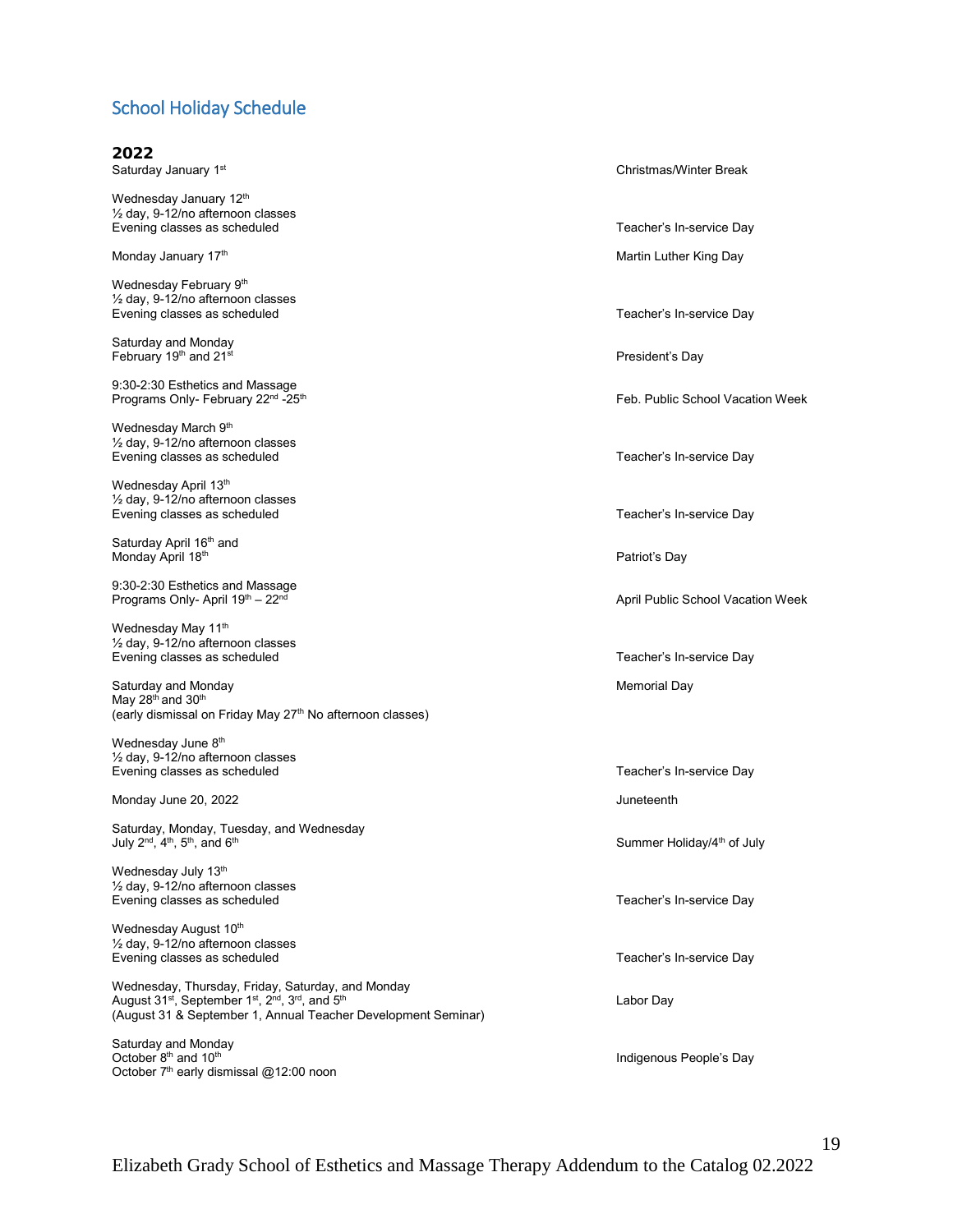Wednesday October 12<sup>th</sup>  $\frac{1}{2}$  day, 9-12/no afternoon classes Evening classes as scheduled **Evening classes** as scheduled

Friday, November 11<sup>th</sup> Veteran's Day

Wednesday November 9<sup>th</sup>  $\frac{1}{2}$  day, 9-12/no afternoon classes Evening classes as scheduled Teacher's In-service Day

Wednesday, Thursday, Friday, and Saturday November 23 $^{\mathsf{rd}},$  24th, 25th, and 26th  $\blacksquare$ 

Wednesday December 14<sup>th</sup> ½ day, 9-12/no afternoon classes Evening classes as scheduled Teacher's In-service Day

Wednesday, December 21<sup>nd</sup> through Sunday, January 1<sup>st</sup>, 2022 Christmas/Winter Break (Return to class on Monday 1/2/2023)